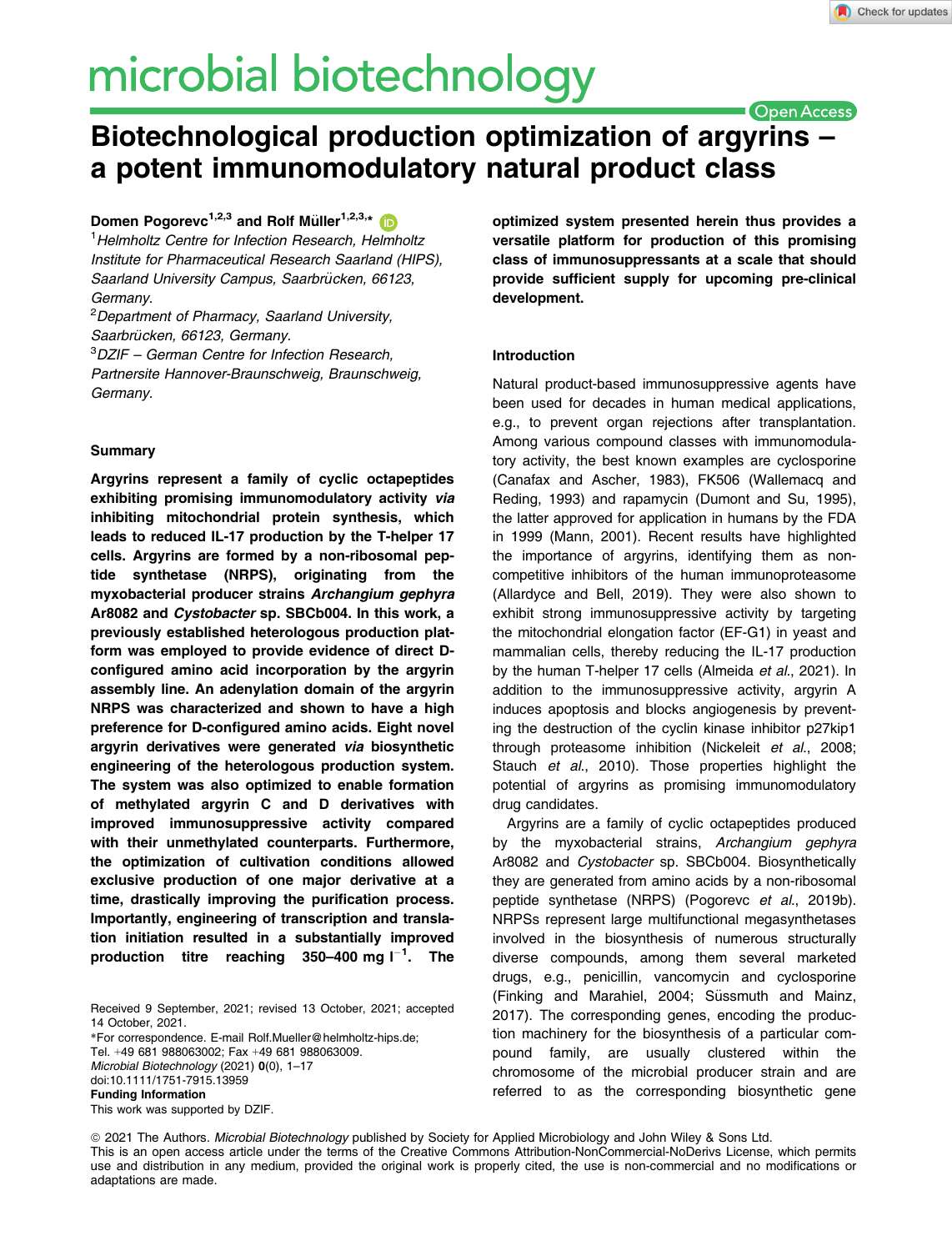cluster (BGC). The Argyrin BGC from Cystobacter sp. SBCb004 consists of one operon including the five genes arg12345 (Pogorevc et al., 2019b). The genes arg2 and arg3 encode the two large NRPS subunits responsible for the biosynthesis of the core structure. arg1 encodes a radical S-adenosyl-L-methionine (SAM) dependent methyltransferase catalysing the Cmethylation of the second L-tryptophan and *arg5* and arg4 encode a tryptophan-2,3-dioxygenase and an Omethyltransferase responsible for oxygenation and subsequent O-methylation of the same L-tryptophan respectively (Fig. 1).

Although total synthesis approaches have already been developed for the generation of argyrins and novel derivatives (Ley and Priour, 2002; Bülow et al., 2010; Chen et al., 2014), the establishment of more efficient and cost-effective supply routes is highly demanded to further investigate and develop this promising compound class. The BGC from Cystobacter sp. SBCb004 was recently used as a template for the development of a synthetically engineered heterologous production platform based on Myxococcus xanthus DK1622 $\Delta$ mchA-tet as host organism, allowing further exploitation of argyrins and novel derivatives thereof. This led to the identification of novel argyrin derivatives and enabled combined production titres of argyrins A and B up to 160 mg  $I^{-1}$ (Pogorevc et al., 2019b).

In this work, we optimized the previously reported heterologous production system by genetic engineering approaches to manipulate the transcription and translation initiation which led to an improved total argyrin production titre of 350–400 mg  $I^{-1}$ . Importantly, we were able to direct the biosynthesis towards the production of single analogues with improved pharmaceutical properties. Coexpression of arg1 or arg451 led to heterologous production of methylated argyrins C/D, which were recently shown to exert improved immunosuppressive properties, compared with argyrins A/B (Almeida et al., 2021). Furthermore, engineering of the argyrin production profile enabled exclusive production of specific argyrin derivatives and thus drastically simplified the purification process.

#### Results and discussion

# Argyrin production profile engineering

Production of argyrins C and D by coexpression of the radical SAM methyltransferase Arg1. The arg1 gene was excluded from the argyrin BGC in our previous study (Pogorevc et al., 2019b) to simplify the production profile and avoid inefficient methylation by Arg1. In light of the novel immunomodulatory activities described for methylated argyrins (Almeida et al., 2021), we aimed to further improve the production of the methylated argyrin variants, such as argyrins C and D. Therefore, an



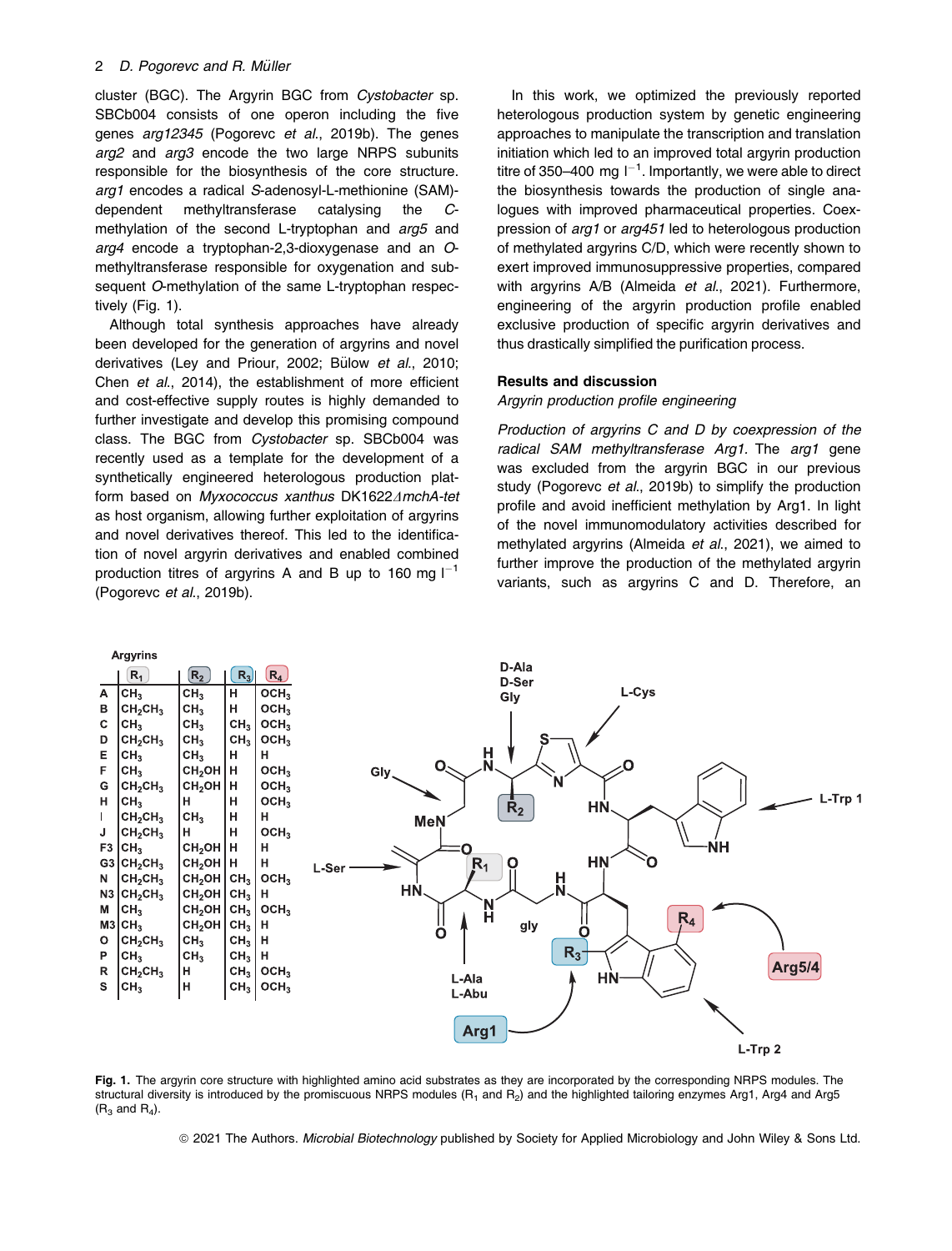expression vector for coexpression of the gene encoding the radical-SAM methyltransferase Arg1 in the heterologous argyrin producer Mx. DK1622::pArg2345 (see Table S4 for full strain names) was designed. A previous gene miss-annotation came to our attention which led to an extensive in silico analysis of the native producer's (Cystobacter sp. SBCb004) genome sequence using FramePlot (Ishikawa and Hotta, 1999) and Basic Local Alignment Search Tool (BLAST) (Altschul et al., 1990) to correctly re-annotate the arg1 gene sequence (see Experimental procedures). The identified missing piece of the arg1 gene was PCR amplified and cloned into the pGH-arg1-V1 plasmid obtained from a gene synthesis company. After subcloning of the reconstituted *arg1* into the expression vector, the construct was integrated into the genome of Mx. DK1622::pArg2345 via homologous recombination and the production profile of Mx. DK1622::pArg2345 arg1 was verified. HPLC-MS analysis revealed similar production rates of argyrins A and B based on the MS peak area in the control strain and the mutant harbouring the arg1 gene copy (Fig. 2). Notably, the coexpression of arg1 led to the production of argyrins C and D as minor derivatives (Fig. 2). To investigate if the methylation efficiency can be improved to increase the conversion rate of argyrins A and B into their methylated counterparts (argyrins C and D), the production medium was supplemented with vitamin  $B_{12}$ , an essential cofactor for radical-SAM enzymes (Pierre et al., 2012; Zhang and van der Donk, 2012; Kim et al., 2013). The HPLC-MS analysis indeed revealed a full conversion of argyrins A and B into argyrins C and D respectively (Fig. 2).

Argyrin production profile engineering by cultivation condition optimization. The high structural diversity of argyrins is caused by the tailoring reactions catalysed by Arg1, Arg4 and Arg5, combined with the relaxed substrate tolerance of the first and fourth modules of the NRPS. A complex mixture of numerous derivatives, produced by the native or the heterologous producers, poses a downstream processing challenge when trying to produce a specific derivative with high purity. We applied extensive medium optimization to decrease the number of produced derivatives and thus simplify the future purification process. The heterologous argyrin producer yields about the same amount of argyrins A and B when cultivated in CTT medium. In contrast, it has previously been noticed that the argyrin production profile shifts substantially in favour of argyrin A when the Mx. DK1622::pArg2345 is cultivated in M7/s4 medium, probably due to the low external supply of  $L-\alpha$ aminobutyric acid (L-Abu) (Fig. 3A) (Pogorevc et al., 2019b). We were able to shift the production rate



Fig. 2. Conversion of argyrins A and B into C and D after coexpression of arg1 in Mx. DK1622::pArg2345 and further improvement of argyrins C and D production by addition of vitamin  $B_{12}$ . HPLC-MS analysis of the fermentation broth extracts showing extracted ion chromatograms (EICs)  $[M + H]^{+} = 825.313$  (Arg A),  $[M + H]^{+} =$ 839.329 (Arg B),  $[M + H]^{+} = 839.329$  (Arg C) and  $[M + H]^{+} =$ 853.344 (Arg D). The full mutant names were abbreviated (see Table S4).

between argyrins A and B by cultivating the heterologous argyrin producer Mx. DK1622::pArg2345 in different media and/or by supplementing with 10mM L-Abu. This led to a shift in the production profile towards a near exclusive production of argyrin B (Fig. 3A), supporting the hypothesis of a low external L-Abu supply. This also indicates that the assembly line prefers incorporation of L-Abu over L-alanine, to yield argyrin B rather than argyrin A. To show that the shift from argyrin C to argyrin D can also be achieved by the supplementation of L-Abu, the same cultivation experiments were performed while coexpressing the arg1 leading to a near exclusive production of argyrin D (Fig. 3B).

# Evaluation of different promoter-5'-UTR systems and their impact on the argyrin production level

Promoters are the key regulators of gene expression that have the potential to increase or decrease secondary metabolite production levels (Ongley et al., 2013). There are only a handful of promoter systems which were successfully used for gene expression in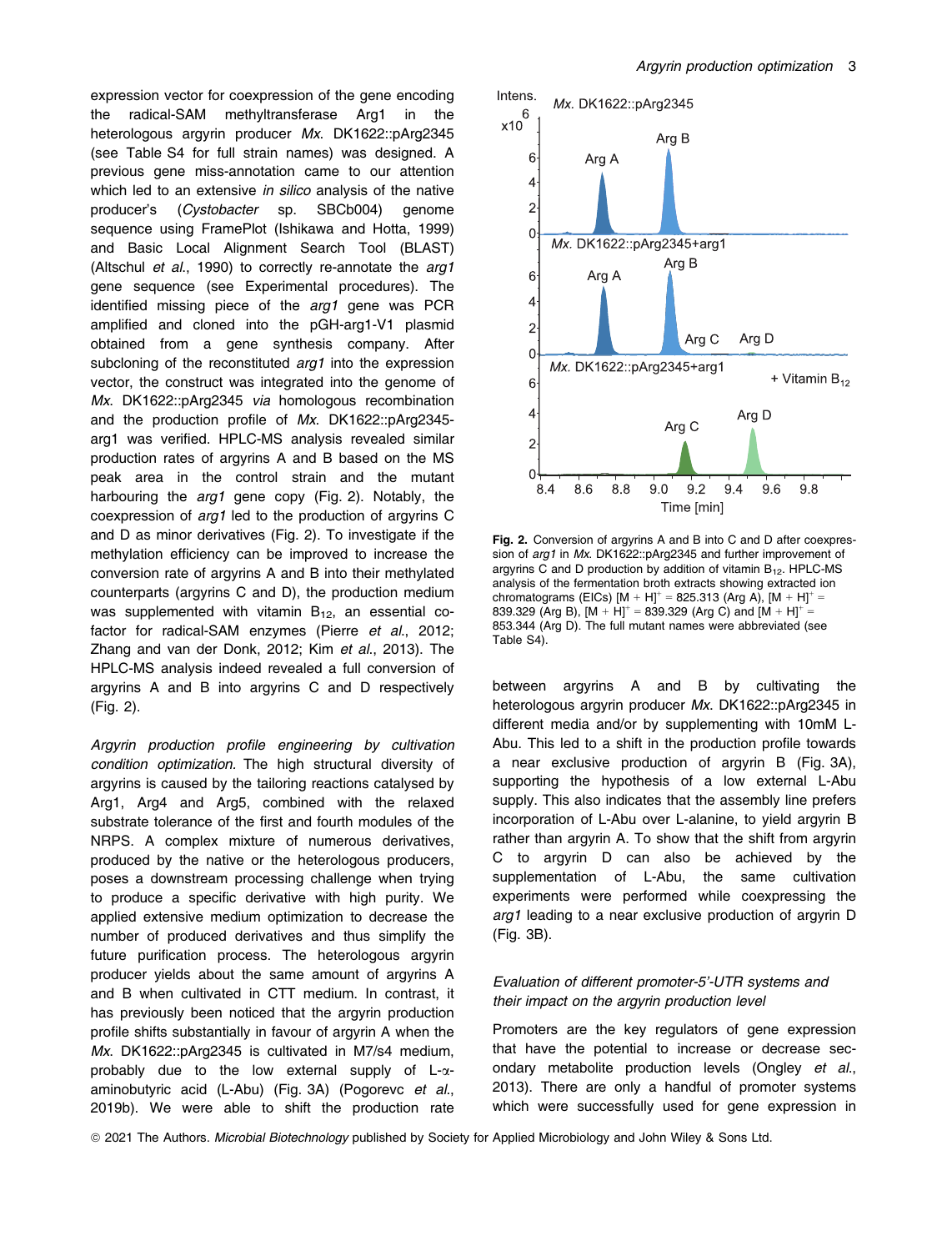

Fig. 3. Argyrin production profile engineering through medium/cultivation optimization and arg1 coexpression. Variation in production of argyrins A and B in different media (A). Variation in production of argyrins C and D in different media (B). HPLC-MS analysis of supernatant showing EICs  $[M + H]^{+} = 825.313$  (Arg A),  $[M + H]^{+} = 839.329$  (Arg B),  $[M + H]^{+} = 839.329$  (Arg C) and  $[M + H]^{+} = 853.344$  (Arg D). The full mutant names were abbreviated (see Table S4).

myxobacteria, including  $P_{npt1}$ ,  $P_{tet}$ ,  $P_{pm}$  and  $P_{van}$ (Table S2). Most of those systems were initially developed and evaluated in different non-myxobacterial host organisms and were later established in myxobacteria due to a lack of highly efficient myxobacterial promoters.  $P_{\text{notII}}$  and  $P_{\text{van}}$  are commonly used for the activation of silent BGCs in terms of genome mining and also for heterologous BGC expression (Table 1). Besides the  $P_{IPTG}$ , the  $P_{van}$  is the only viable option for inducible gene expression (Iniesta et al., 2012). Notably, no other reliable inducible promoters were described for myxobacteria so far (Perlova et al., 2006). Since there was no available data for direct comparison of the gene expression or secondary metabolite production by BGCs driven by the aforementioned promoters in myxobacteria, we decided to test all commonly used promoter systems and evaluate their direct effect on the production level of argyrins with a high production titre being the main priority.

The promoter harbouring constructs were designed based on the four different promoter systems  $P_{\text{notll}}$ ,  $P_{\text{van}}$ ,  $P_{pm}$  and  $P_{tot}$ . For  $P_{van}$  and  $P_{tot}$ , we designed versions with and without repressor gene, resulting in a total of six new synthetic promoters. To minimize the translational influence of the native 5'-untranslated regions (5'- UTRs) downstream of each promoter, a synthetically engineered 5'-UTR optimized for high expression in M. xanthus DK1622 was designed in silico. This synthetic 5'-UTR was used instead of the native 5'-UTR region in all six designed promoter harbouring constructs which were generated by DNA synthesis. A detailed overview of the promoter fragments is illustrated in Fig. S3 and described in Experimental procedures.

The original  $P_{notII}$  from the pArg2345-V1-BsaI construct was exchanged via restriction hydrolysis and DNA ligation with the six synthesized promoter sequences. The generated expression constructs with the different promoter-5'- UTRs (see Experimental procedures) were transferred into M. xanthus DK1622 $\triangle$ mchA-tet and integrated into the genome via homologous recombination. The cultivation of the generated strains was performed in M7/s4 medium supplemented with respective argyrin precursor amino acids to reduce the negative impact on the production caused by the lack of nutrients. It was previously shown that the argyrin production titre in amino acid supplemented M7/s4 medium increases substantially compared with the CTT or M7/s4 medium without amino acid supplementation (Pogorevc et al., 2019b). HPLC-MS analysis of the fermentation extracts revealed that argyrins were indeed produced by all mutants, however, with substantial differences in the production levels depending on the promoter system. In this cultivation experiment, the supplementation with the amino acid mixture also increased the production of the previously described argyrin I, a derivative lacking the methoxy group introduced by the Arg5 and Arg4 enzymes (Fig. 1) (Pogorevc et al., 2019b).

Quantification of argyrins A, B and I revealed that the highest total argyrin production and an increase by about 40%, compared with the control, was achieved with the use of  $P_{\text{notill}}$  after exchanging the native 5'-UTR with the synthetic one. This indicates that an efficient translation process was probably the bottleneck in the control system (Fig. 4). The expression of the argyrin BGC regulated by  $P_{tet\Delta R}$  and  $P_{van\Delta R}$  resulted in higher argyrin production levels compared with the control system with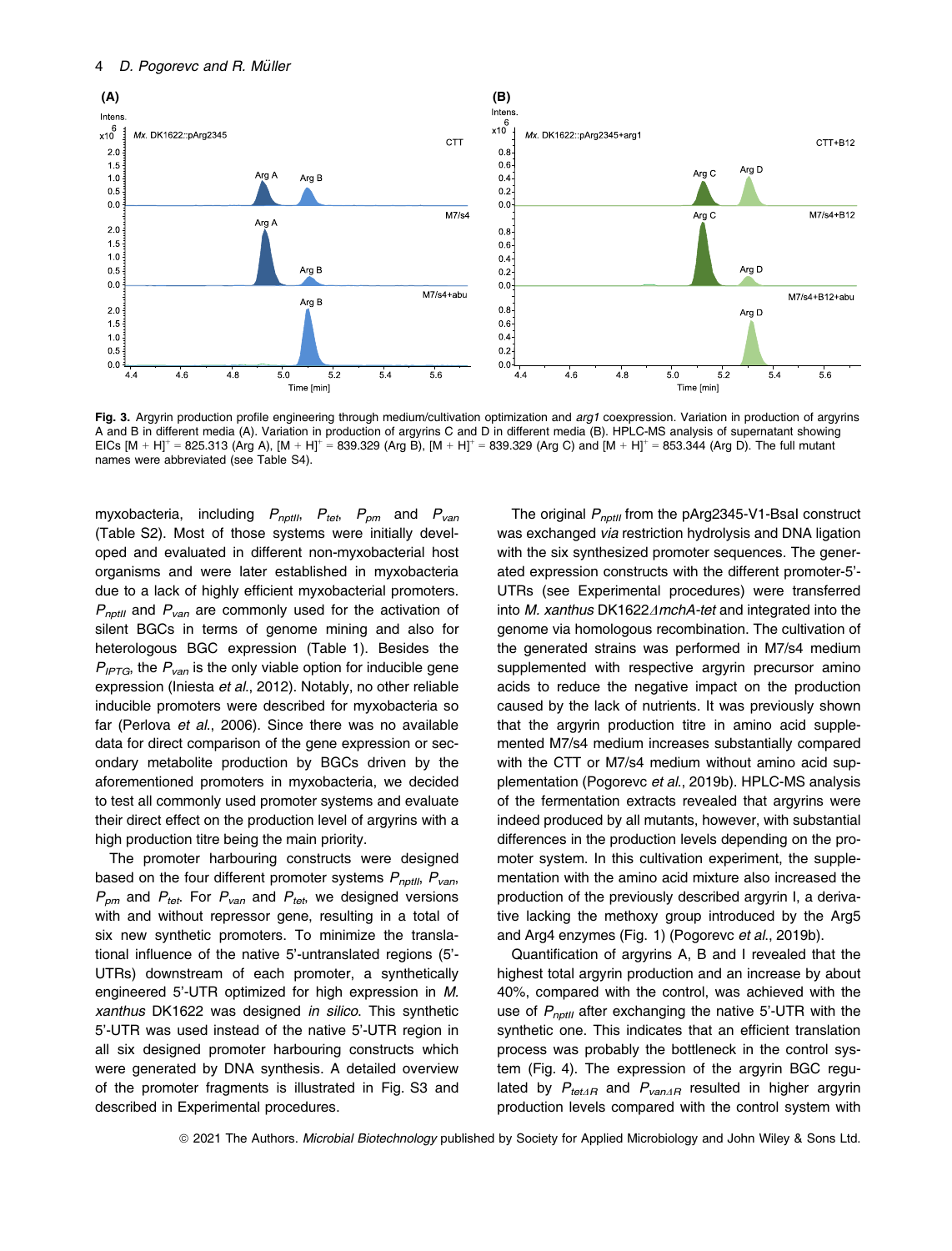Table 1. Heterologous production of PKS/NRPS-derived natural products in M. xanthus.

| Compound                  | Native producer              | Pathway type [size] | Promoter                           | Yield <sup>a</sup>                   | Ref                                                                   |
|---------------------------|------------------------------|---------------------|------------------------------------|--------------------------------------|-----------------------------------------------------------------------|
| Alkypyrones               | MCv9487                      | <b>PKS [6 kb]</b>   | $P_{van}$                          | n.d.                                 | Hug et al. (2019)                                                     |
| Argyrins A, B, I          | Cystobacter sp. SBCb004      | NRPS [33 kb]        | $P_{\textit{nptll}}$               | 230 mg $I^{-1}$                      | Pogorevc et al. (2019b)                                               |
| Argyrins A, B, I          | Cystobacter sp. SBCb004      | NRPS [33 kb]        | $P_{notll}$                        | 350-400 mg $I^{-1}$                  | This study                                                            |
| Argyrins A, B, I          | Cystobacter sp. SBCb004      | NRPS [33 kb]        | $P_{van}$                          | 300 mg $I^{-1}$                      | This study                                                            |
| Argyrins A, B, I          | Cystobacter sp. SBCb004      | NRPS [33 kb]        | $P_{van\Delta R}$                  | 250-300 mg $I^{-1}$                  | This study                                                            |
| Argyrins A, B, I          | Cystobacter sp. SBCb004      | NRPS [33 kb]        | $P_{tet}$                          | 50-100 mg $I^{-1}$                   | This study                                                            |
| Argyrins A, B, I          | Cystobacter sp. SBCb004      | NRPS [33 kb]        | $P_{tet\Delta R}$                  | 200-250 mg $I^{-1}$                  | This study                                                            |
| Argyrins A, B, I          | Cystobacter sp. SBCb004      | NRPS [33 kb]        | $P_{\rho m}$                       | 200 mg $I^{-1}$                      | This study                                                            |
| Bengamide                 | Myxococcus virescens         | PKS/NRPS [25 kb]    | $P_{\eta p tII}$                   | $> 10 \; \text{mg} \; \text{m}^{-1}$ | Wenzel et al. (2015)                                                  |
| Corallopyronin A          | Corallococcus coralloides    | PKS/NRPS [65 kb]    | $P_{\textit{notll}}$               | 37 mg $I^{-1}$                       | Sucipto et al. (2017)                                                 |
| Corallopyronin A          | Corallococcus coralloides    | PKS/NRPS [65 kb]    | $P_{van}$                          | 100 mg $I^{-1}$                      | Pogorevc et al. (2019a)                                               |
| Cystobactamide Cys919-1   | Cystobacter velatus Cbv34    | NRPS [52 kb]        | $P_{van}$                          | 8.1 mg $I^{-1}$                      | Groß et al. (2021)                                                    |
| Dawenol                   | Stigmatella aurantiaca       | <b>PKS [21 kb]</b>  | Native                             | n.d.                                 | OBwald et al. (2014)                                                  |
| Disorazol A <sub>2</sub>  | Sorangium cellulosum So ce12 | PKS/NRPS [58kb]     | $P_{te}/P_{co25}$                  | $\sim$ 1 mg l <sup>-1</sup>          | Tu et al. (2016)                                                      |
| Epothilone                | Sorangium cellulosum         | PKS/NRPS [56 kb]    | Native                             | 0.1–0.4 mg $I^{-1}$                  | Julien and Shah (2002);<br>Lau et al. (2002);<br>OBwald et al. (2014) |
| Haliangicin               | Haliangium ochraceum SMP-2   | PKS [47.8 kb]       | Native                             | 11 mg $I^{-1}$                       | Sun et al. (2016)                                                     |
| Myxochromide A            | Myxococcus xanthus           | PKS/NRPS [29 kb]    | $P_{\textit{nptll}}$               | $\sim$ 500 mg l <sup>-1</sup>        | Yan et al. (2018b)                                                    |
| Myxochromide S            | Stigmatella aurantiaca       | PKS/NRPS [29 kb]    | $P_{\eta p tII}$                   | $>$ 500 mg l <sup>-1</sup>           | Fu et al. (2008)                                                      |
| Myxopyronin A             | Myxococcus fulvus            | PKS/NRPS [53 kb]    | $P_{\eta p tII}$                   | 156 mg $I^{-1}$                      | Sucipto et al. (2017)                                                 |
| Myxothiazol               | Stigmatella aurantiaca       | PKS/NRPS [57 kb]    | $P_{\:\!om}$                       | 20 mg $I^{-1}$                       | Perlova et al. (2006)                                                 |
| Oxytetracycline           | Streptomyces rimosus         | <b>PKS [32 kb]</b>  | Native                             | 10 mg $I^{-1}$                       | Stevens et al. (2010)                                                 |
| Pretubulysin              | Cystobacter sp.              | PKS/NRPS [40 kb]    | $P_{tet}$                          | 0.2 mg $I^{-1}$                      | Chai et al. (2012)                                                    |
| <b>PUFAs</b> <sup>b</sup> | Aetherobacter fasciculatus   | PKS/FAS [18 kb]     | $P_{\text{tet}}$                   | $\sim$ 1 mg CDW <sup>-1</sup>        | Gemperlein et al. (2014)                                              |
| Pyxidicyclines            | Pyxidicoccus fallax And48    | PKS [33 kb]         | $P_{\text{van}}/P_{\text{notill}}$ | n.d.                                 | Panter et al. (2018)                                                  |
| Vioprolide B, D           | Cystobacter violaceus        | NRPS [56 kb]        | $P_{\text{tet}}$                   | 80 mg $I^{-1}$                       | Yan et al. (2018a)                                                    |

n.d., not determined.

a. Based on shake flask experiments.

b. Polyunsaturated fatty acids.



Fig. 4. Production levels of argyrins A, B and I evaluated in heterologous argyrin producers with different promoter systems in comparison with control (PnptII-native 5'UTR). Samples were analysed by HPLC-MS, and the production titres of argyrins A, B and I, as well as the total argyrin amount, were quantified as described in Experimental procedures.

 $P_{\text{nptII}}$  and the native 5'-UTR sequence. The lowest production was achieved by the  $P_{pm}$ , which, despite the optimized 5'-UTR region, resulted in a lower argyrin production than observed in the control (Fig. 4).

Second, we evaluated the production by the mutants harbouring the argyrin BGC controlled by the inducible promoter systems ( $P_{tet}$  and  $P_{van}$  with the respective repressor genes), under induced and uninduced conditions. The versions of  $P_{tet\Delta R}$  and  $P_{van\Delta R}$  without repressor were also evaluated in parallel, without addition of inducers, to allow direct comparison.

The induction of the  $P_{tot}$  with tetracycline did not result in increased production levels; however, the deletion of the repressor gene in  $P_{tetAB}$  led to a significant increase in argyrin production titre (Fig. 5). This hints that the induction of the  $P_{tot}$  system in *M. xanthus* DK1622 is not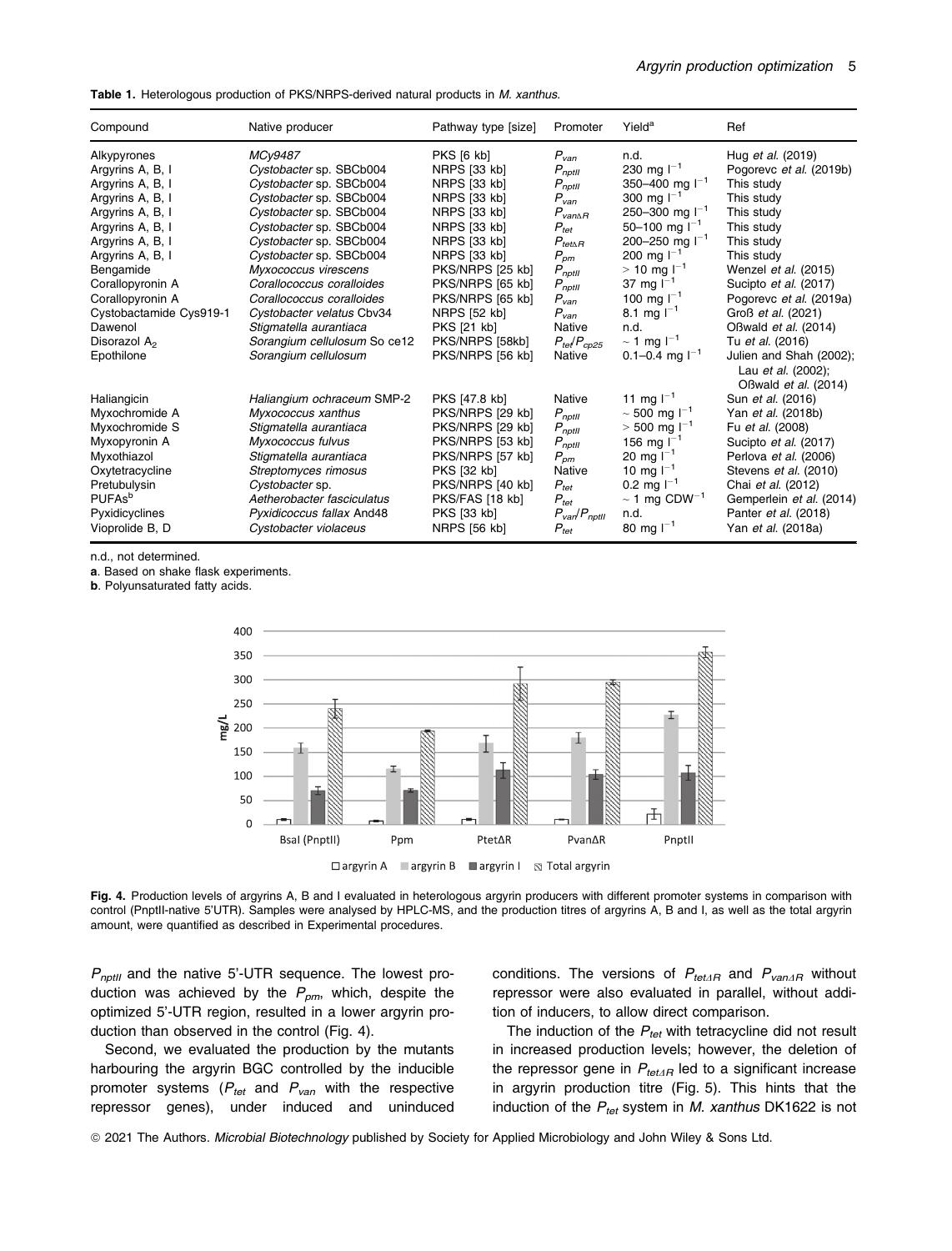

Fig. 5. Production levels of argyrins A, B and I evaluated in heterologous argyrin producers with different promoter systems. The yields detected in mutants harbouring the argyrin BGC under the control of  $P_{\text{ter}}$  or  $P_{\text{van}}$  were evaluated under induced and uninduced conditions. Repressor deletion mutants and control (PnptII-native 5'UTR) were evaluated under uninduced conditions. Samples were analysed by HPLC-MS and production titres of argyrins A, B and I were quantified as described in Experimental procedures.

working efficiently. As expected, in case of the  $P_{van}$ , the induction with 1 mM vanillate led to a near sixfold increase in production of argyrin compared with the uninduced control, reaching a similar production titre as achieved by the  $P_{\text{vanAB}}$  (Fig. 5). It appears that deletion of repressors in  $P_{\text{tef}}$  and  $P_{\text{van}}$ -inducible promoter systems has no negative effect on the argyrin production titre. Promoters without repressors can thus be used to simplify argyrin production and eliminate the need for supplementation with inducers. Notably, argyrins do not appear to be auto-toxic to the producer strain at the observed production titres. The attempt to evaluate the MIC at 650 mg  $I^{-1}$  of argyrin B resulted in argyrin precipitation and growth of M. xanthus cells on the argyrin precipitate. This correlates with our in silico analysis which showed that the exchange of S459 in the argyrin susceptible EF-G of Pseudomonas aeruginosa with an R459 (found at this position in the EF-G of M. xanthus) could lead to a significant clash and thereby prevent binding of argyrin B to the EF-G of M. xanthus (Figs S5 and S6). However, the presence of repressors should be re-evaluated for use in different, especially uncharacterized, secondary metabolite BGCs as the produced compounds could exert auto-toxicity towards the producer strain. In such cases, inducible promoters can prove advantageous since they at least enable the detection of the auto-toxic factor after the induction of the BGC of interest and in some cases allow production of the toxic metabolite in the presence of an adsorbent resin (Panter et al., 2018).

From the results we conclude that the highest argyrin production titre was achieved upon expression of arg2345 under the control of the synthetic 5'-UTR and the  $P_{\text{nothing}}$ , with the  $P_{\text{tetAB}}$  and  $P_{\text{vanAB}}$  providing slightly lower argyrin production titres. A similar production titre was achieved with the induced  $P_{van}$  in the presence of vanR. These results might serve as an orientation for future experiments to increase the production titre of other myxobacterial secondary metabolites. However, in addition to the promoter efficiency, the 5'-UTR region can have a significant effect on protein expression (Dvir et al., 2013) influencing metabolite titres, as it was shown in this study. The improved production system generated in this study reaches a combined total production of argyrins at 350–400 mg  $I^{-1}$  and ranks with the most successful examples in heterologous expression studies on myxobacterial megasynthetases in M. xanthus (Table 1). We also attempted to further improve the argyrin production titre by expressing two copies of the same argyrin BGCs in one heterologous producer strain. However, the growth of the resulting mutant strains was inconsistent in these experiments and the results showed no obvious advantage of expressing two BGCs over a single BGC copy where stability of the genotype might be a complicating factor (data not shown).

# Resolving the biosynthetic tailoring bottleneck

As mentioned above, supplementation of M7/s4 medium with amino acids led to a significant increase in total argyrin production including the titre of argyrin I, the nontailored precursor of argyrin B. This indicates that the catalytic capability of Arg5 (tryptophan-2,3-dioxygenase) and Arg4 (hydroxyindole O-MT) reaches a limit where no more argyrin can be modified. To facilitate conversion of argyrin I to its methoxylated counterparts (argyrin B or D) we generated and overexpressed two separate expression constructs harbouring additional copies of the tailoring genes (arg45 or arg451 operons) regulated by  $P_{notII}$  in Mx. DK1622::pArg2345. The expression constructs were integrated into the host genome via the mx8 phage integrase. The HPLC-MS analysis of the Mx.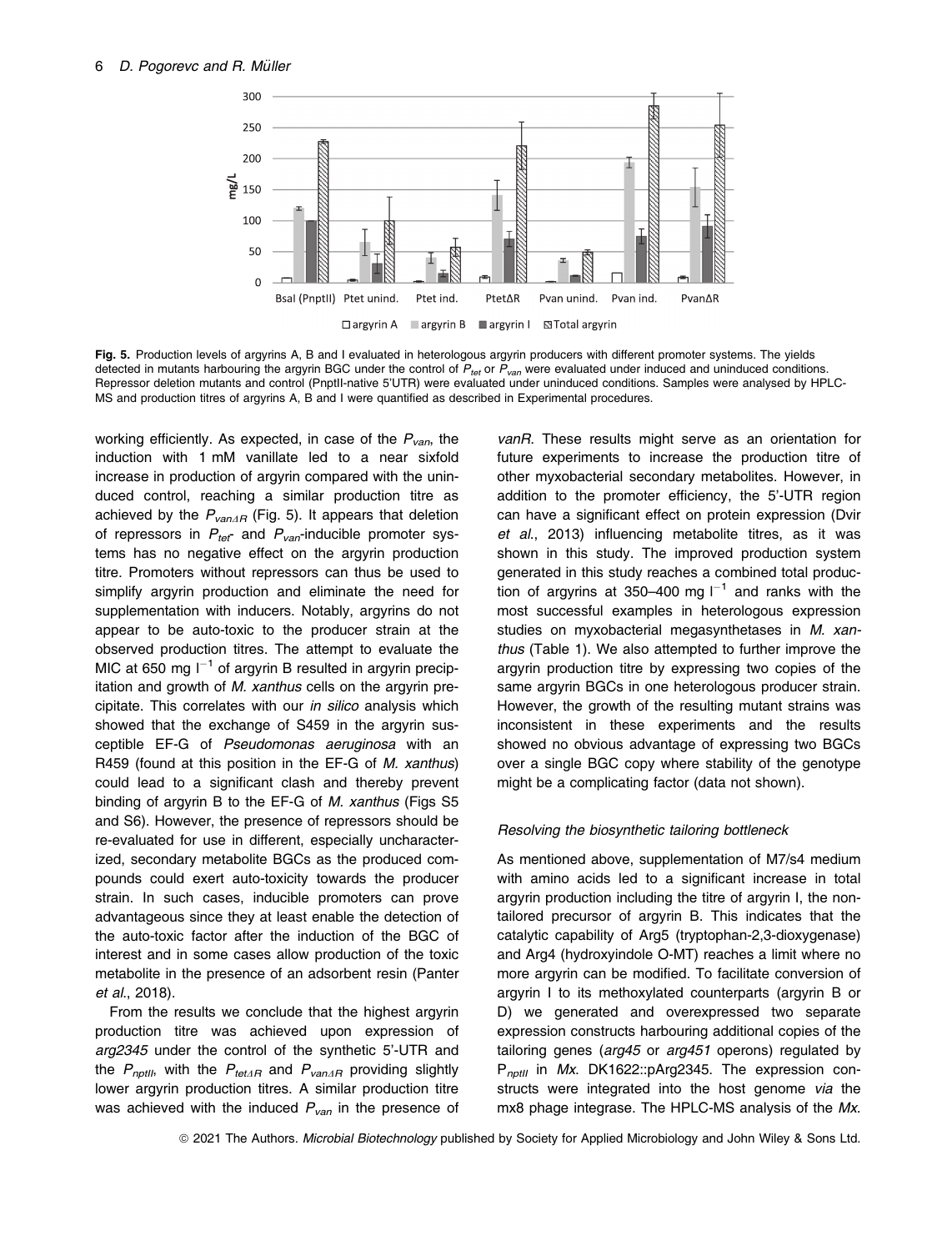DK1622::arg2345-arg45 production profile revealed almost complete conversion of argyrin I to argyrin B (Fig. 6). Coexpression of the arg451, on the other hand, revealed a complete conversion of argyrin I to argyrin B; however, not all argyrin B could further be methylated to argyrin D by a single copy of arg1 (Fig. 6). Additionally, after a visual inspection of the respective crude extracts we have observed a high degree of precipitation in the samples produced by the strains harbouring the arg1 gene copy. We thus assumed that argyrin D is poorly soluble in methanol. Consequently, the methanoldissolved crude extracts were dried and re-dissolved in the same volume of DMSO, which resulted in no observable precipitate and indeed in a subsequent apparent increase in argyrin D was detected in the MS (Fig. S4).

# Explaining the origin of D-configured amino acids incorporated by the fourth module

As previously reported, the alanine (resulting in  $R_2 = CH_3$  as shown in Fig. 1) and serine ( $R_2 = CH_2OH$ ) units incorporated by the fourth module of the argyrin NRPS exhibit D-configuration in mature argyrin



Fig. 6. Production profiles of the producer strains. Mx. DK1622:: pArg2345 (A), after coexpression of arg45 (B) and after coexpression of arg451 (C). HPLC-MS analysis of the crude extracts showing EICs  $[M + H]^{+} = 839.329$  (Arg B),  $[M + H]^{+} = 809.318$  (Arg I) and  $[M + H]^{+} = 853.344$  (Arg D). The full names of the mutant strains were abbreviated (see Table S4).

derivatives. According to the currently known argyrins, alanine seems to be the preferred substrate, whereas serine and glycine ( $R_2 = H$ ) were only observed in minor derivatives. In most D-amino acid-containing nonribosomal peptides, L-configured amino acids are initially activated by the A domain and subsequently epimerized by a downstream E domain or a dual condensation– epimerization domain (Marahiel and Stachelhaus, 1997; Rausch et al., 2007). This seems to also be the case in the first module of the argyrin NRPS, which activates an L-amino acid substrate, epimerizes it by the action of the epimerization (E) domain and subsequently processes it by the downstream D-specific C domain  $[<sub>D</sub>C<sub>L</sub>]$  type according to Rausch et al. (Rausch et al., 2007)]. Damino acid–activating A domains are thus uncommon or poorly characterized as only a few cases have been reported thus far (Wu et al., 1987; Shi et al., 2016; Kaniusaite et al., 2021). In a recent study, five A domains located upstream of an E domain in the assembly line were shown to exert the ability to activate Dconfigured amino acids in vitro (Kano et al., 2019). In contrast to the first module of the argyrin NRPS, the fourth module does not harbour an E domain for the generation of a D-configured substrate from an A domain-activated L-amino acid. Thus, the origin of Dconfigured amino acids at the fourth position in the argyrin structure remained unresolved and it was previously hypothesized that the downstream C domain could be responsible for their epimerization. However, this assumption could not be supported by in silico analysis according to Rausch et al. (Rausch et al., 2007) as the characteristic C domain motifs present in the C domains required for generation and/or processing of Dconfigured amino acids could not be identified (Pogorevc et al., 2019b). Due to the superior solubility of D-serinecontaining argyrin derivatives and the resulting advantageous pharmaceutical properties, the elucidation of this biosynthetic step remained of high interest.

We aimed to test if D-configured amino acids are directly accepted by the A domain of the fourth module in the argyrin NRPS, rather than L-configured amino acids being incorporated and subsequently epimerized. Since D-serine-containing argyrins are produced as minor derivatives, we assumed that supplementation of the medium with D-serine might boost their production in case D-serine is directly incorporated. To this end, the strains Mx. DK1622::pArg2345 and Mx. DK1622:: pArg2345-arg1 were cultivated in production media (M7/ s4 supplemented with argyrin precursor amino acids) supplemented with either L-serine or D/L-serine. HPLC-MS and MS/MS analyses of the culture extracts showed a significant increase in production of D-Abu  $(R_1 = CH_2CH_3)$  and D-serine  $(R_2 = CH_2OH)$  containing argyrin derivatives G and G3, for strains cultivated in the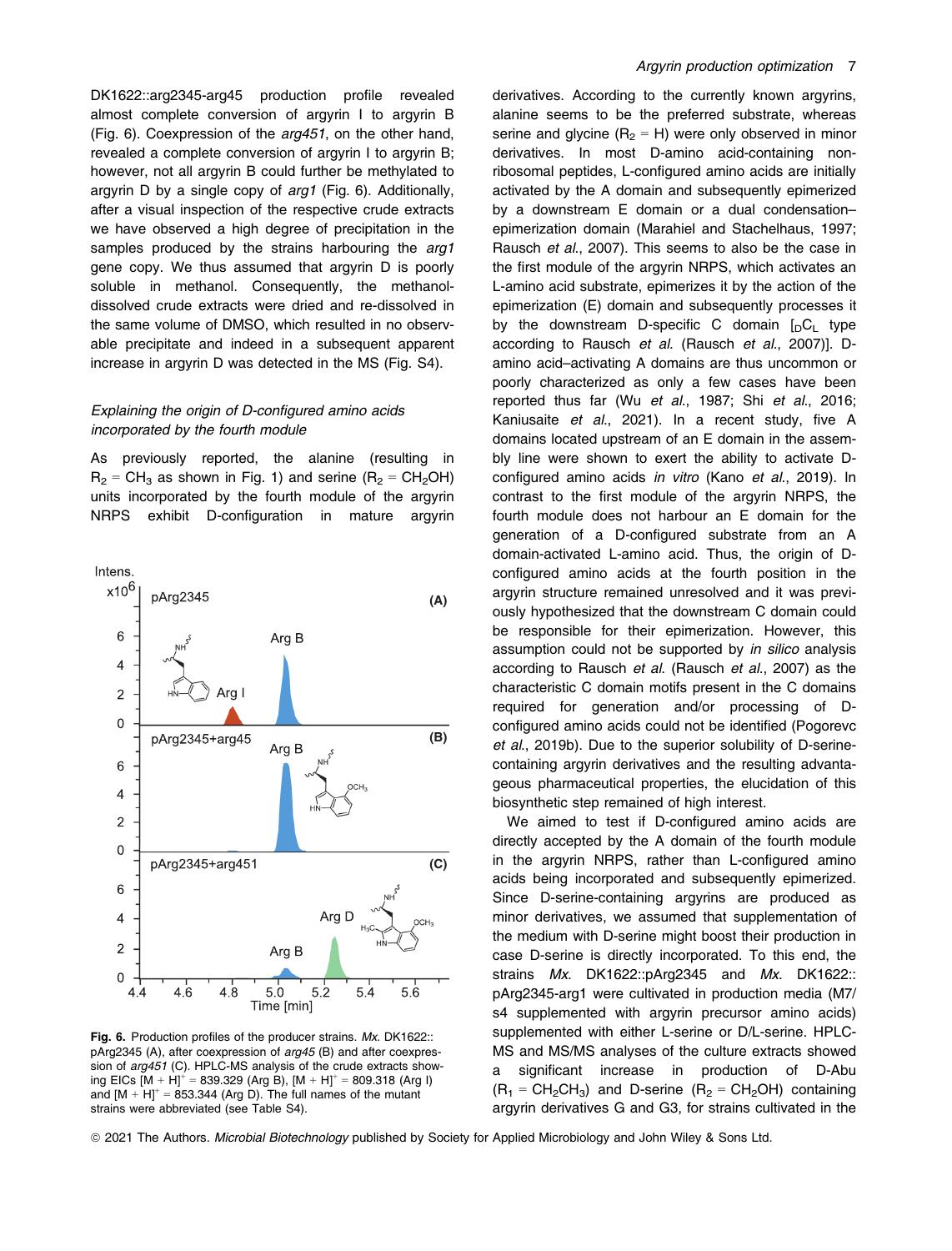D/L-serine supplemented medium compared with the strains cultivated in L-serine supplemented medium (Fig. 7 and Table S5). It is therefore likely that the Dconfigured amino acids are directly incorporated by the fourth module of the argyrin NRPS, which would explain the absence of the epimerization domain in this module (Pogorevc et al., 2019b). However, the required isomerase in the natural producer remains unknown (see below). Cultivation of Mx. DK1622::pArg2345-arg1 led to the detection of the novel argyrins N and N3 (Fig. 7), which carry an additional methyl group introduced by Arg1, compared with argyrins G and G3, as confirmed by the  $MS<sup>2</sup>$  fragmentation (Table S5). Even though the argyrins N and N3 were not detected before, we also searched for them in the extract of the Mx. DK1622:: pArg2345-arg1 cultivated in the L-serine supplemented medium. We indeed found very low amounts based on the MS peak intensity (Fig. 7). Cultivation in M7/s4 medium without addition of L-Abu, but with supplementation of D-serine, resulted in the detection of the L-alanine  $(R_1 = CH_3)$  and D-serine  $(R_2 = CH_2OH)$  containing argyrins M and M3 after HPLC-MS analysis of the respective crude extracts (Table S5). Furthermore, the coexpression of arg1, medium variation and high production titres in this experiment led to increased production and detection of additional novel methylated argyrins O, P, R and S as confirmed by the  $MS<sup>2</sup>$  fragmentation (Table S5).

To gain more insight into the specificity of the A domain responsible for the activation of the fourth module intermediates, we expressed the corresponding A-PCP part of the Arg3 protein in E. coli. We then performed an *in vitro* characterization of the A domain using the malachite green phosphate assay according to the manufacturers protocol and as described by McQuade et al. (2009) as well as in vitro loading of the PCP domain and analysis by HPLC-MS. The analysis revealed that the A domain is highly specific for Dalanine and slightly less for D-serine, whereas Lconfigured amino acids were activated very poorly and only after an extended period of time (Fig. S8). Next, we performed in vitro loading assays by incubation of the A-PCP bidomain with L-alanine, L-serine, D-alanine, Dserine or glycine and analysed the results by protein MS (Fig. 8). When performing the reaction with 100  $\mu$ M final amino acid concentration, we observed loading of Dalanine and D-serine (Fig. 8C,E), whereas L-alanine, Lserine or glycine loading could not be observed. Interestingly, we also detected double loading of the D-alanine (Fig. 8C), which was very surprising. This phenomenon of dual activity of an A domain, performing amino acid activation and amide bond formation, has previously



Fig. 7. EICs of argyrin G3 [M + H]<sup>+</sup> = 825.313 (A), argyrin G [M + H]<sup>+</sup> = 855.324 (B), argyrin N3 [M + H]<sup>+</sup> = 839.329 (C) and argyrin N [M + H]<sup>+</sup> = 869.339 (D) produced by cultivation in the medium supplemented with L-serine (black) and with D/L-serine (blue).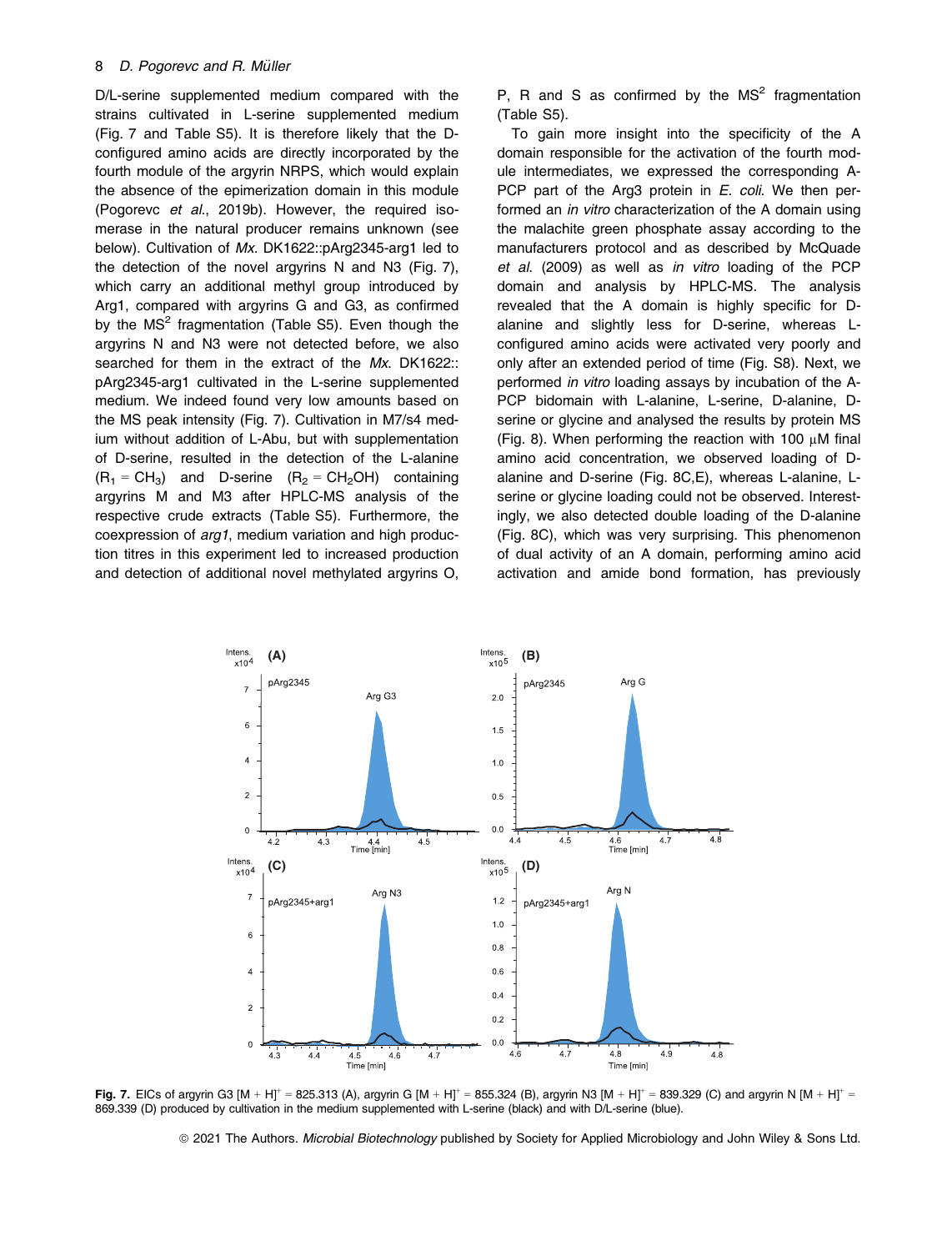

Fig. 8. Substrate specificity of the A4 domain of the argyrin NRPS. Observed mass shifts in deconvoluted protein MS TICs reveal loading of D-alanine (C) and D-serine (E), onto the PCP. L-alanine (B), L-serine (D) and glycine (F) were not accepted by A-PCP (control: A).

been observed in coumermycin (Schmutz et al., 2003), novobiocic acid (Steffensky and Li, 2000), pacidamycin (Zhang et al., 2011) and streptothricin (Maruyama et al., 2012). In the latter case, the reaction is iterative and multiple incorporated building blocks can also be found in the final compound. This is not the case in argyrin and we can only assume that the C domain in the fourth module of the NRPS is selective for single PCP-bound amino acids or that the kinetics of the A domain is different in vivo. When the assay was performed with higher amino acid concentration (1mM), we have also observed triple loading of D-alanine, double loading of D-serine and glycine as well as single loading of L-alanine. The loading of L-serine could also not be observed in this case (Fig. S7). The generated data are consistent with results observed in the malachite green assay, confirming that the A domain is highly D-alanine and D-serine selective.

The results presented in this section indicate that the fourth module of the argyrin NRPS and the remaining downstream NRPS machinery favour incorporation and processing of D-serine over L-serine as long as the supply of D-serine is sufficient. A very limited production of D-serine-containing argyrin derivatives ( $R<sub>2</sub> = CH<sub>2</sub>OH$ ) in the absence of the external D-serine supply probably indicates a lack of a dedicated serine racemase in the genome of M. xanthus. This hypothesis was supported by a BLAST search in M. xanthus, using a serine racemase from *Roseobacter litoralis* Och 149 (Kubota et al., 2016) as the template, which found no close serine racemase homologues. The question that arises here is where the small amount of D-serine originates from in case it is not externally added to the medium. We assume that after the depletion of D-serine only Dalanine is incorporated by the argyrin NRPS instead. Indeed, the supply of D-alanine could be ensured by an alanine racemase encoded in the genome of M. xanthus DK1622, which could be confirmed by a BLAST search (GenBank accession: SDW08429.1). Alanine racemases catalyse racemization between L- and D-alanine and are commonly found in bacteria as D-alanine is an essential component of the bacterial cell wall (Strych et al., 2000; Liu et al., 2018). However, various alanine or broadspectrum racemases have also previously been shown to act promiscuously and catalyse L- to D-serine conversion (Esaki and Walsh, 1986; Asano and Endo, 1988). The trace amounts of D-serine-containing argyrin derivatives that can be detected even if the medium is not supplemented by D-serine could thus potentially originate from the medium components or from the activity of potential racemases with broad substrate spectrum present in the genome.

#### Conclusion

In this study we achieved conversion of argyrins A and B to their methylated counterparts, argyrins C and D, by reconstitution of the radical SAM-dependent methyltransferase Arg1. This is especially important as argyrins C and D recently showed improved immunomodulatory activity compared with the unmethylated argyrins A and B (Almeida et al., 2021). Additionally, the cultivation conditions were adapted to allow exclusive production of specific argyrin derivatives by exploitation of the gatekeeper domain promiscuity in modules 1 and 4 of the argyrin NRPS. This broad substrate promiscuity of certain A and C domains should be studied further and could be employed in the future to, e.g. enable precursor-directed biosynthesis for production of more and novel argyrins. By supplementing the production medium with D-serine, we were able to shed light on the substrate preference of the fourth module of the argyrin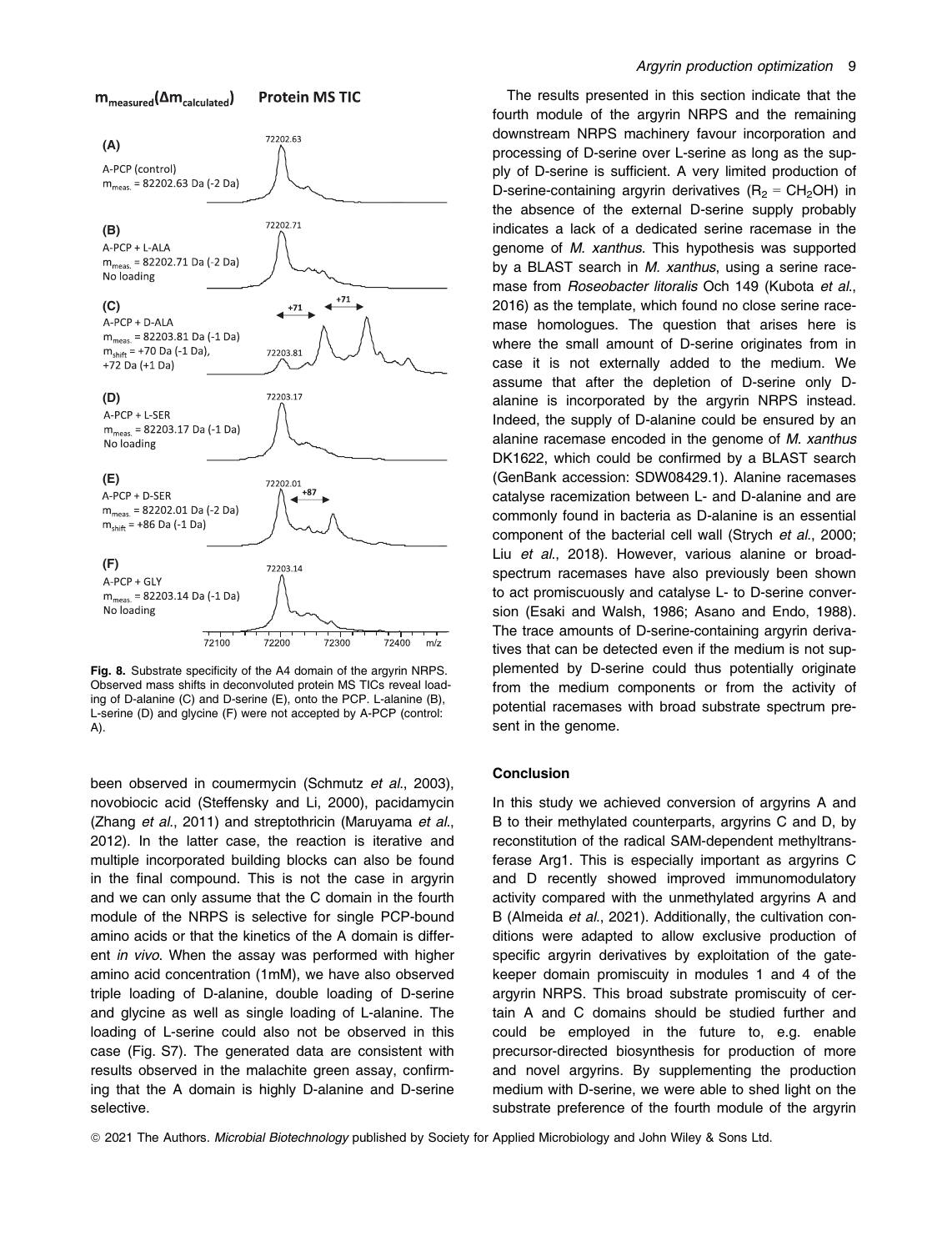NRPS. This experiment simultaneously resulted in an improved production of D-serine-containing derivatives and also led to the identification of eight novel argyrin derivatives. Furthermore, we were able to show that the A domain from the fourth module of the argyrin NRPS is indeed highly selective for D-configured alanine and serine residues, by protein expression and in vitro characterization. In addition to increased production titres of argyrins A and B, improved production conditions in this work led to a substantial increase in the precursor product argyrin I, which could be converted into argyrin B or D by coexpression of additional arg45 or arg451 copies respectively. Notably, an expression of a single arg1 gene copy in case of the arg451 coexpression did not suffice to fully convert argyrin B to argyrin D. Therefore, an additional copy of arg1 might be added in the future to resolve this bottleneck. Furthermore, the total production of argyrin was significantly improved by implementation and optimization of different promoter systems. The library of evaluated promoters provides a valuable source of information which will be useful in future studies with the aim to optimize the heterologous production of other secondary metabolites in M. xanthus DK1622. Overall, the herein presented improved argyrin production platform enables the production of single derivatives at nearly 400 mg  $I^{-1}$ . Since argyrins recently showed very promising potential as immunomodulators, this platform will certainly serve as a highly versatile tool to meet the supply–demand required for further preclinical testing and for production of novel argyrin derivatives in the future.

# Experimental procedures

# Construction and engineering of plasmids

Routine handling of nucleic acids, such as isolation of plasmid DNA, restriction endonuclease hydrolysis, DNA ligation and other DNA manipulations, was performed according to standard protocols (Sambrook and Russell, 2001). E. coli HS996 (Invitrogen, Waltham, MA, USA) was used as host for standard cloning experiments. E. coli strains were cultured in LB medium [1% tryptone, 0.5% yeast extract and 0.5% NaCl (1.5% agar)] at 30– 37°C (and 200 rpm) overnight. Antibiotics were used as selection markers at the following final concentrations: 100  $\mu$ g ml<sup>-1</sup> ampicillin, 50  $\mu$ g ml<sup>-1</sup> kanamycin, 12  $\mu$ g ml<sup>-1</sup> tetracycline and 50  $\mu$ g ml<sup>-1</sup> zeocin. Transformation of E. coli strains was achieved via electroporation in 0.1-cm-wide cuvettes at 1250 V, a resistance of 200 Ω and a capacitance of 25  $\mu$ F. Plasmid DNA was either purified by standard alkaline lysis (Sambrook and Russell, 2001), by using the GeneJet Plasmid Miniprep Kit (Thermo Fisher Scientific, Waltham, MA, USA), or the NucleoBond PC100 kit (Macherey Nagel, Düren, Germany). Restriction endonucleases, alkaline phosphatase (FastAP) and T4 DNA ligase were obtained from Thermo Fisher Scientific. Oligonucleotides used for PCR and Sanger sequencing were obtained from Sigma-Aldrich and are listed in Table S1. PCR reactions were carried out in a Mastercycler<sup>®</sup> pro (Eppendorf SE, Hamburg, Germany) using Phusion<sup>™</sup> High-Fidelity, Taq DNA polymerase (Thermo Fisher Scientific) or Dream Taq DNA polymerase (Thermo Fisher Scientific) according to the manufacturer's protocol. For Taq and Dream Taq polymerase-based PCR experiments, the initial denaturation was 5 min at 95°C, followed by 30 cycles of denaturation (30 s, 95°C), annealing (30 s, 53–64°C), elongation (1 kb min<sup>-1</sup>, 72 $^{\circ}$ C) and final extension (10 min,  $72^{\circ}$ C). For Phusion<sup>™</sup> polymerase-based PCR experiments, the initial denaturation was 2 min at 98°C, followed by 30 cycles of denaturation (20 s, 98°C), annealing (25 s, 53–64°C) and elongation (0.5 kb min<sup>-1</sup>, 72°C); and final extension (10 min, 72°C). PCR products or DNA fragments from restriction hydrolysis were purified from agarose gel after agarose gel electrophoresis and isolated using the NucleoSpin® Gel and PCR Clean-up (Macherey-Nagel) or peqGold Gel Extraction (Peqlab). Red/ET recombineering experiments for plasmid modifications (Zhang et al., 1998) were performed according to the manufacturers' protocol (Gene Bridges GmbH, Heidelberg, Germany) using the strain E. coli GB05-red. After selection with suitable antibiotics, clones harbouring correct recombination products were identified by plasmid isolation followed by an independent hydrolysis with different endonucleases (leading to characteristic DNA band pattern in agarose-GE). Synthetic DNA fragments were obtained from ATG:biosynthetics GmbH and delivered in pGH-based standard cloning vectors (Table S2). Details on the construction of plasmids generated in this study are given in Table S3.

# Construction of pUC18-zeo-Hom-arg1B expression construct

The primers dpo-pUC18-F and dpo-pUC18-R (Table S1) were used to amplify a 731 bp DNA fragment from pUC18, containing the origin of replication (ori), via PCR using Phusion polymerase. The respective PCR fragment was ligated with the chemically synthesized zeo-Hom-MCS fragment after restriction hydrolysis with PmeI and SpeI restriction endonucleases, generating the pUC18-zeo-Hom-MCS expression vector. The primers dpo-arg1F and dpo-arg1R (Table S1) were used to amplify a 238 bp arg1 extension fragment from Cystobacter sp. SBCb004 genomic DNA via PCR using Phusion polymerase. Since no obvious ribosomal binding site (RBS) sequence could be identified upstream of the arg1, an RBS from mchA [AAGGAGG (Fu et al., 2008)]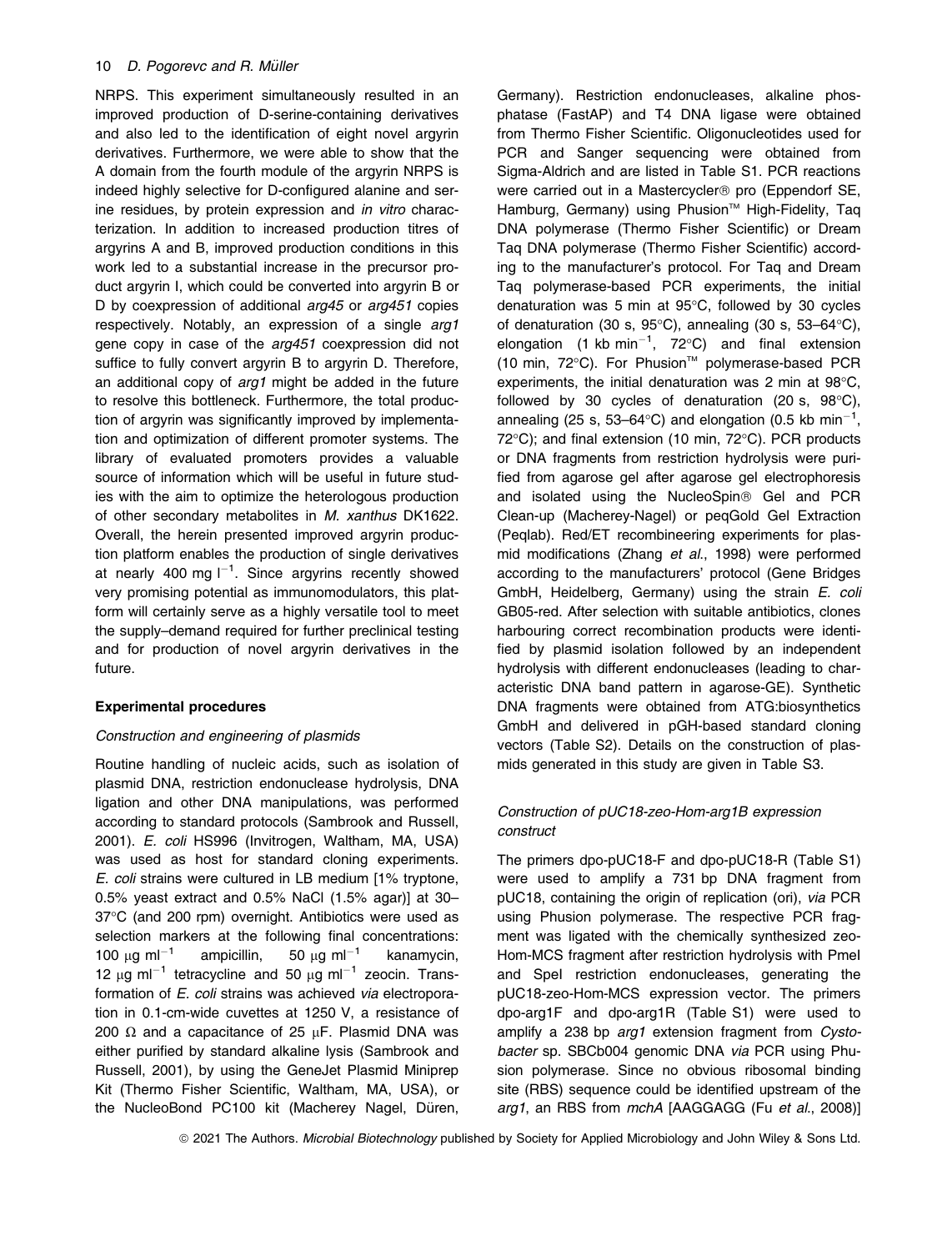was introduced via sequence extension of the forward primer (Table S1). The resulting PCR fragment was ligated into the pGH-arg1-V1 plasmid after restriction hydrolysis with NdeI and EcoRI, generating pGH-arg1B, harbouring the reconstituted arg1 sequence. The pGHarg1-V1 plasmid was obtained by gene synthesis and harbours a truncated version of the arg1 gene without the 5' terminus. The 2047 bp arg1 gene fragment was released from pGH-arg1B plasmid and inserted into previously constructed pUC18-zeo-Hom-MCS expression vector by ligation after restriction hydrolysis using NdeI and BglII, yielding the pUC18-zeo-Hom-arg1B expression construct (Table S3).

# Construction of pUC18-Zeo-mx8-PnptII-arg45 and pUC18-Zeo-mx8-PnptII-arg451 expression constructs

The DNA fragments arg1 (2054 bp) and arg45 (2272 bp) were amplified by PCR using Phusion polymerase, pUC18-Zeo-Hom-arg1 and pArg2345-V1-BsaI plasmids as templates and dpo-arg1-2F/dpo-arg1-2R and dpoarg4-5-F/dpo-arg4-5-R as primer pairs (Table S1) respectively. The *arg45* fragment was cloned into the pUC18-Zeo-Hom-arg1 plasmid via restriction hydrolysis with Ndel and Nsil and DNA ligation. The generated plasmid pUC18-Zeo-mx8-nptII-arg45 and the arg1 PCR fragment were then hydrolysed with NsiI and BglII and ligated to yield the pUC18-Zeo-mx8-nptII-arg451 expression construct.

# Design and construction of new synthetic promoter systems to replace the  $P_{ntall}$  promoter in the argyrin expression construct

To evaluate the influence of other promoter systems on the production titre of argyrin, six new expression constructs with different promoter-5'-untranslated region (5'- UTR) combinations were designed. To minimize the transcriptional/translational influence of the native 5'-UTRs downstream of each promoter, a synthetically engineered 31-bp-long 5'-UTR (TACGAGAGCAAAAACGAG-GAGAGGAGAAGAT) optimized for expression in M. xanthus DK1622 was designed using the RBS calculator tool (Salis and Mirsky, 2009; Espah Borujeni and Channarasappa, 2014), chemically synthesized and used to replace the native 5'-UTR region. Each synthetic fragment consisted of specific promoter followed by the 5'- UTR region and the first 61 bp of the downstream arg2 gene and a unique StuI restriction endonuclease recognition sequence/site (R-site) at the 3' end. For cloning purposes, all constructs were also flanked by a SwaI Rsite at the 5' end, allowing integration into the pArg2345- V1-BsaI expression construct as outlined in the Fig. S3. To design the nptII-synRBS-arg2 synthetic fragment, based on the  $P_{nptII}$  of the neomycin phosphotransferase II resistance gene from Tn5 (Beck et al., 1982), we used the same promoter sequence as originally used in the pArg2345-V1-BsaI expression construct. The only modification was the replacement of the 5'-UTR region with the new, synthetic one and the introduction of the flanking restriction sites for the cloning purposes. The sequence of  $P_{van}$  (Iniesta *et al.*, 2012) was used to design the Pvan-synRBS-arg2 fragment and only the first 100 bp of the original  $P_{van}$  promoter sequence was implemented to design the Pvan-wo\_vanR-synRBS-arg2 fragment with deleted repressor sequence in an attempt to make it function as a constitutive promoter system. The same approach was used in case of  $P_{tot}$  system (Chai et al., 2012), to design Ptet-synRBS-arg2 and Ptet-wo\_tetR-synRBS-arg2 constructs. The first 63 bp of the tet promoter sequence was used for the promoter version lacking the associated repressor gene. In case of the  $P_{\text{om}}$ , originating from Pseudomonas putida, the improved version of the promoter system, generated by random mutagenesis approach (Bakke et al., 2009), was used to design the Ppm-synRBS-arg2 sequence. For assembly purposes, the Stul R-site present in the promoter sequence had to be removed by exchange of a single nucleotide. The  $P_{\text{pm}}$  normally acts as an inducible promoter in pseudomonads; however, in M. xanthus, it was shown to work constitutively (Perlova et al., 2006). The promoter fragments with the lengths of 233 bp  $(P_{pm})$ , 803 bp  $(P_{tot})$ , 169 bp  $(P_{tet\Delta R})$ , 245 bp  $(P_{nptII})$ , 1145 bp  $(P_{van})$  and 200 bp  $(P_{vanAB})$  were released from the respective gene synthesis vectors and ligated into the pArg2345-V1-BsaI expression vector after restriction hydrolysis with SwaI and StuI.

# Transformation and chromosomal integration of expression constructs into M. xanthus DK1622

According to a previously established electroporation procedure for M. xanthus DK1622 (Kashefi and Hartzell, 1995), the host strain Mx. DK1622::pArg2345 (Pogorevc et al., 2019b) was transformed with the generated expression construct pUC18-zeo-Hom-arg1B (Table S3). M. xanthus DK1622 mutants were cultivated at 30°C in CTT medium [1% casitone, 10 mM Tris buffer pH 7.6, 1 mM  $KH_2PO_4$  pH 7.6 and 8 mM MgSO<sub>4</sub> (1.5% agar) with final pH 7.6]. For liquid cultures, the strains were grown in Erlenmeyer flasks on an orbital shaker at 180 rpm for 2–3 days. For selection of M. xanthus mutants, 50  $\mu$ g ml<sup>-1</sup> kanamycin and 50  $\mu$ g ml<sup>-1</sup> zeocin were used. After electroporation, the transformed cells were re-suspended in 1 ml CTT medium and incubated for 6 h under constant shaking. Afterward, the transformants were mixed with 3 ml of CTT soft agar (CTT with only 7.5 g  $I^{-1}$  agar) and poured onto a CTT agar plate.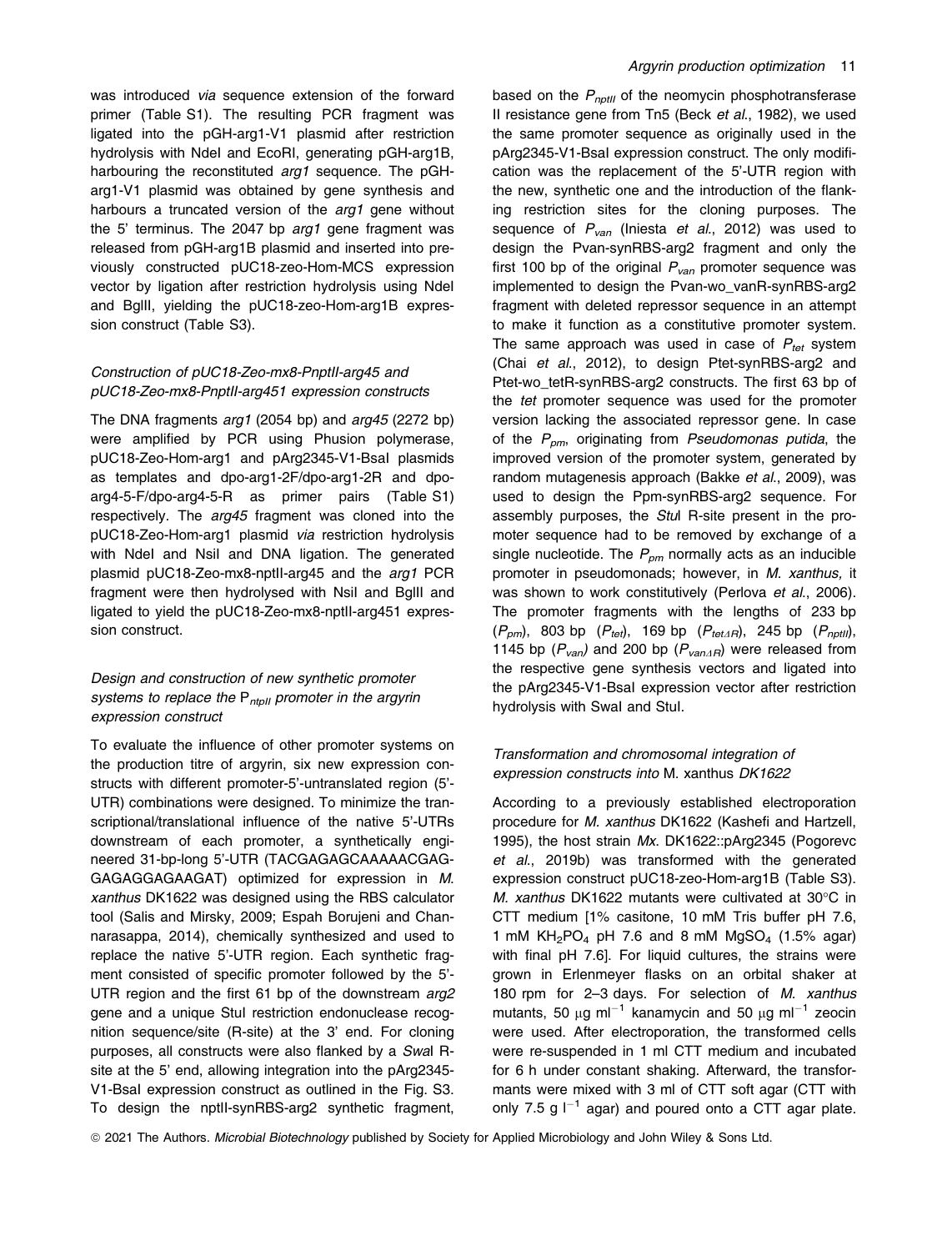After hardening of the soft agar layer with embedded transformant cells, the plates were incubated at 30°C for 5 days. Embedding in the soft agar prevented swarming of the transformant colonies over the agar surface, allowing the isolation of single clones and transfer onto a fresh CTT agar plate. Correct chromosomal integration of the arg1 expression construct into the downstream locus of the previously integrated argyrin BGC (Pogorevc et al., 2019b) or the argyrin BGC expression constructs into the tetR locus of the M. xanthus DK1622 AmchA-tet mutant via homologous recombination was verified by PCR (Fig. S1). Transformant cells  $(1 \text{ cm}^2)$  were scratched from the plate, re-suspended in 50 µl of water and subsequently lysed by incubating at 95°C for 30 min prior of being added to the PCR reaction ('colony PCR'). For each expression construct, correct chromosomal integration was confirmed using two primer combinations, revealing PCR products of the expected sizes: P5/ P6 (1261 bp) and P7/P8 (1401 bp) for the arg1 expression construct and P1/P2 (1458 bp) and P3/P4 (1461 bp) for argyrin BGC expression constructs. Genomic DNA of Mx. DK1622::pArg2345 or M. xanthus DK1622AmchA-tet isolated using Qiagen Puregene Core Kit A was used as negative control. The complementary experiment using primers P5/P8 or P1/P4 revealed a 1112 bp PCR products for Mx. DK1622::pArg2345 or a 1461 bp PCR product for M. xanthus DK1622 $\triangle$ mchA-tet respectively. The same primer pairs yielded no PCR product in the expression strains.

Correct chromosomal integration of plasmids integrated by the mx8 integrase was performed using two primer combinations, revealing PCR products of the expected sizes: P9/P10 (403 bp) and P11/P12 (427 bp). Genomic DNA of Mx. DK1622::pArg2345 was used as negative control. The complementary experiment using primers P9/P12 revealed a 449 bp PCR product for Mx. DK1622::pArg2345, but not for the expression strains (Fig. S2). PCR reactions were performed according to the above described conditions, using Taq polymerase; for primer sequences, see Table S1.

# Cultivation conditions of argyrin producer strains

To vary the production between different argyrin derivatives (e.g. argyrins A, B, C and D), strains Mx. DK1622:: pArg2345 and Mx. DK1622::pArg2345-arg1 were cultivated in CTT and M7/s4 medium (0.5% soy flour, 0.5% corn starch, 0.2% glucose, 0.1% yeast extract, 0.1%  $MqSO<sub>4</sub>$  x 7 H<sub>2</sub>O, 0.1% CaCl<sub>2</sub> x 2 H<sub>2</sub>O, 1% HEPES, with final pH 7.4 and supplemented with 0.1 mg  $I^{-1}$  of vitamin B12 and 5 mg  $I^{-1}$  of FeCl<sub>3</sub> after autoclaving) with and without supplementation of 10 mM L-Abu. To evaluate the effect of different expression constructs on the argyrin production profile, the heterologous producers

with replaced promoter were used for parallel cultivation in the M7/s4 production medium supplemented with amino acids, calculated to the final concentration of 5 mM L-serine, 5 mM L-cysteine, 5 mM L-alanine, 10 mM L-tryptophan, 10 mM glycine and 10 mM L-Abu, before autoclaving. In case of inducible promoters ( $P_{tot}$ ) or  $P_{van}$ ), the respective cultures were supplemented with 0.7  $\mu$ g ml<sup>-1</sup> tetracycline or 1 mM vanillate respectively. To verify if D-alanine is directly activated by the argyrin NRPS, argyrin producer strains Mx. DK1622::pArg2345, Mx. DK1622::pArg2345-arg45, Mx. DK1622::pArg2345 arg1 and Mx. DK1622::pArg2345-arg451 were cultivated in the M7/s4 medium supplemented with 5 mM L-serine or D/L-serine in addition to other argyrin substrate amino acids mentioned above. Furthermore, Mx. DK1622:: pArg2345-arg1 was also cultivated in M7/s4 medium supplemented with argyrin substrate amino acids (as described for the promoter screening experiment) and D/ L-serine without the addition of L-Abu. Strains were inoculated from cryo stocks and grown on CTT agar plates supplemented with kanamycin 50  $\mu$ g ml<sup>-1</sup> (Mx. DK1622::pArg2345) or with kanamycin 50  $\mu$ g ml<sup>-1</sup> and zeocin 50  $\mu$ g ml<sup>-1</sup> (Mx. DK1622::pArg2345-arg1) for several days until the plates were mostly overgrown with swarming cells. All of the cells were scraped from the plates to inoculate M7/s4 preculture medium (50 ml medium in 300 ml Erlenmeyer flask) and the seed cultures were cultivated at 30°C, 180 rpm on an orbital shaker (Infors HT) for 48 h. Five millilitre of the preculture was used to inoculate 50 ml of the M7/s4 production medium in which the strain was grown under the same conditions for 6 days. All cultures were supplemented with suitable antibiotics as mentioned above and production cultures were additionally supplemented with 4% Amberlite XAD-16 resin. All strains were initially cultivated in biological triplicates and technical triplicates of one clone were cultivated in the follow-up experiments. The cultivations took 6–8 days before harvesting by centrifugation at 8000 rpm for 15 min, and after the supernatant was removed the pelleted cells with Amberlite XAD-16 resin were extracted with 50 ml of ethyl acetate twice. The extracts were filtered and dried in round bottom flasks on a rotary evaporator. The crude extracts were dissolved in 1 ml of methanol and subjected to HPLC-MS analysis.

# Analysis of the argyrin production by HPLC-MS

Argyrin samples were routinely analysed on a Dionex Ultimate 3000 RSLC system using a Waters BEH  $C_{18}$ column (50  $\times$  2.1 mm, 1.7 µm) equipped with a Waters VanGuard BEH  $C_{18}$  1.7 µm guard column. Separation of 1 µl sample (crude extract 1/5 dilutions in methanol) was achieved by a linear gradient from (A)  $H_2O + 0.1\%$  FA to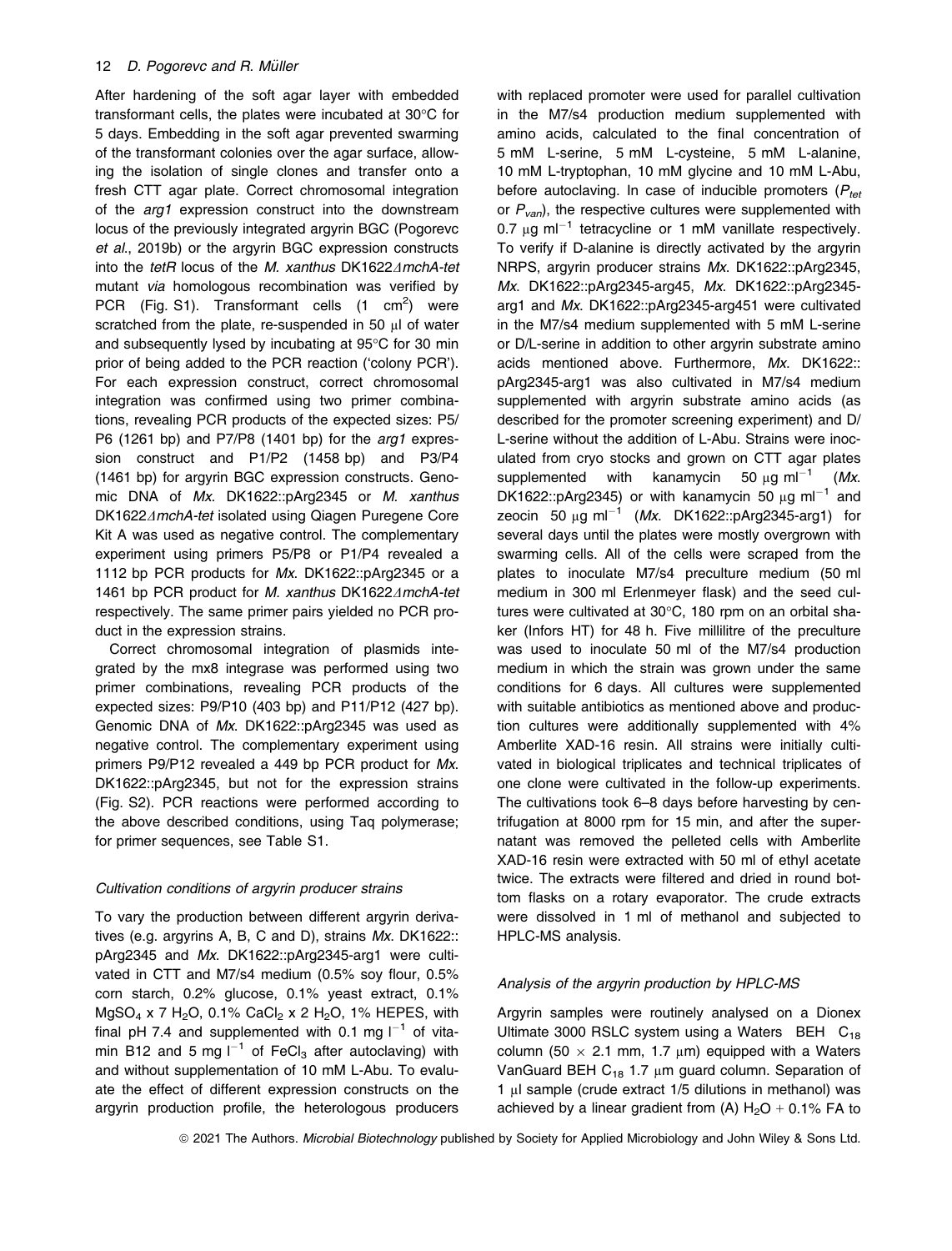(B) ACN + 0.1% FA at a flow rate of 600  $\mu$ l min<sup>-1</sup> and a column temperature of 45°C. Gradient conditions were as follows: 0–0.5 min, 5% B; 0.5–18.5 min, 5–95% B; 18.5–20.5 min, 95% B; 20.5–21 min, 95–5% B; and 21– 22.5 min, 5% B. UV spectra were recorded by a DAD in the range from 200 to 600 nm. The LC flow was split to 75  $\mu$ I min<sup>-1</sup> before entering the Bruker Daltonics maXis 4G hr-qToF mass spectrometer using the Apollo II ESI source. Mass spectra were acquired in centroid mode ranging from 150 to 2500 m/z at a 2 Hz full scan rate. Mass spectrometry source parameters were set to 500 V as end plate offset; 4000 V as capillary voltage; nebulizer gas pressure 1 bar; dry gas flow of 5  $\text{I min}^{-1}$ and a dry temperature of 200°C. Ion transfer and quadrupole settings were set to Funnel RF 350 Vpp; Multipole RF 400 Vpp as transfer settings and ion energy of 5 eV as well as a low mass cut of 300 m/z as Quadrupole settings. Collision cell was set to 5.0 eV and pre pulse storage time was set to 5 µs. Spectra acquisition rate was set to 2 Hz. Calibration of the maXis4G qTOF spectrometer was achieved with sodium formate clusters before every injection to avoid mass drifts. All MS analyses were acquired in the presence of the lock masses  $C_{12}H_{19}F_{12}N_3O_6P_3$ ,  $C_{18}H_{19}O_6N_3P_3F_2$  and  $C_{24}H_{19}F_{36}N_3O_6P_3$  which generate the  $[M + H]$ <sup>+</sup> ions of 622.028960, 922.009798 and 1221.990638. The corresponding MS<sup>2</sup> method operating in automatic precursor selection mode picks up the two most intense precursors per cycle, applies smart exclusion after five spectra and performs CID and MS/MS spectra acquisition time ramping. CID energy was ramped from 35 eV for 500 m/z to 45 eV for 1000 m/z and 60 eV for 2000 m/z. MS full scan acquisition rate was set to 2 Hz, and MS/MS spectra acquisition rates were ramped from 1 to 4 Hz for precursor Ion intensities of 10 kcts to 1000 kcts.

To quantify argyrin production levels, the following HPLC-MS method was applied. Separation was performed on a Dionex UltiMate 3000 RSLC system equipped with a Waters reversed phase UPLC column (Acquity UPLC BEH C18 1.7  $\mu$ m; 2.1  $\times$  100 mm) using a linear gradient with solvent A (water  $+$  0.1% formic acid) and B (acetonitrile  $+$  0.1% formic acid) at a flow rate of 600  $\mu$ l min<sup>-1</sup> and 45°C. The gradient was initiated by a 0.5 min isocratic step with 5% B followed by an increase to 15% B within 1 min, 50% B within 11.5 min and 95% B within 1 min, which was kept for 1 min, before decreasing back to initial conditions of 5% B within 0.3 min and was kept for 1.7 min. HPLC was coupled to a Bruker Daltonics ion trap mass spec 'Amazon speed' system. Mass spectra were acquired in positive ionization mode with a range 200–2500 m/z at a resolution of  $R = 30000$ . Identities of the argyrins were confirmed by comparing both retention time and  $MS<sup>2</sup>$ fragmentation pattern with authentic standards.

Quantification was performed using Bruker Daltonics Quant analysis software version 4.4. The following method was used to quantify the corresponding derivatives; argyrin I (retention time  $9.83$  min,  $MS<sup>2</sup>$  fragments: 707.2; 724.2), argyrin A (retention time 10.05 min,  $MS<sup>2</sup>$ fragments: 737.3; 754.3), argyrin B (retention time 10.60, MS<sup>2</sup> fragments: 737.3; 754.3), argyrin C (retention time 10.71 min,  $MS<sup>2</sup>$  fragments: 751.3; 768.3) and argyrin D (retention time 11.28 min,  $MS<sup>2</sup>$  fragments: 751.3; 768.3).

### Expression and purification of A-PCP bidomain

To express the A-PCP bidomain from the fourth module of the argyrin NRPS (arg3 nucleotide 1306-3262), the respective 2014-bp-long DNA fragment was amplified by PCR from the pArg2345-V1-Bsal expression plasmid using the primer pair dpo-A-PCP-TEV-BamHI-F2/dpo-A-PCP-HindIII-R (Table S1). The product was hydrolysed using BamHI/HindIII and ligated into similarly digested pETDuet<sup>™</sup>-1\_MXAN\_3118 expression vector (unpublished data), which already contained a gene-encoding MbtH-like protein homologue from M. xanthus (NCBI locus tag: MXAN\_RS15115), to be coexpressed [without the histidine (his) tag] together with the A-PCP protein. The resulting pETDuet<sup>™-1</sup>\_MXAN\_3118-argM4-A-PCP plasmid was transformed into an E. coli BL21 (DE3) for protein expression and a single colony was picked to inoculate 100 ml LB broth containing 100 mg ml<sup>-1</sup> ampicillin, which was incubated at 37°C overnight with shaking at 200 rpm. The overnight culture was used to inoculate 6 litres of fresh LB medium containing 100 mg m $I^{-1}$  ampicillin. After growing at 37 $^{\circ}$ C until  $OD_{600}$  of 0.5–0.6, the expression of the A-PCP was induced by addition of 0.4 mM IPTG. The culture was further incubated at 16°C for 24 h. The next day, the cells were pelleted by centrifugation at 8000 rpm. Cell pellets were re-suspended in 80 ml of the lysis buffer (20 mM TrisHCl pH 8, 500 mM NaCl, 0.1% triton X-100 (V/V), 20 mM imidazole, 1 mM DTT) and lysed using a cell disruptor (Constant systems) at 30.000 psi. The cell lysate was centrifuged at 20 000 rpm for 20 min at 4°C. The supernatant was filtered using the MF-Millipore 0.45 µm filter and afterwards loaded onto a preequilibrated (lysis buffer) 5 ml Histrap HP column (GE healthcare, Chicago, IL, USA) and was washed with 20 column volumes of lysis buffer. The bound his-tagged A-PCP protein was eluted with 5 column volumes of buffer containing 250 mM imidazole. The eluent was injected onto a desalting column (Desalt 16/10, GE healthcare) and the chromatography was conducted using the buffer without imidazole or detergent [20 mM TrisHCl pH 8, 200 mM NaCl and 1 mM tris(2-carboxyethyl)phosphine (TCEP)] at a flow rate of 10 ml min<sup>-1</sup>. The protein in the fractions was monitored by UV absorbance at 280 nm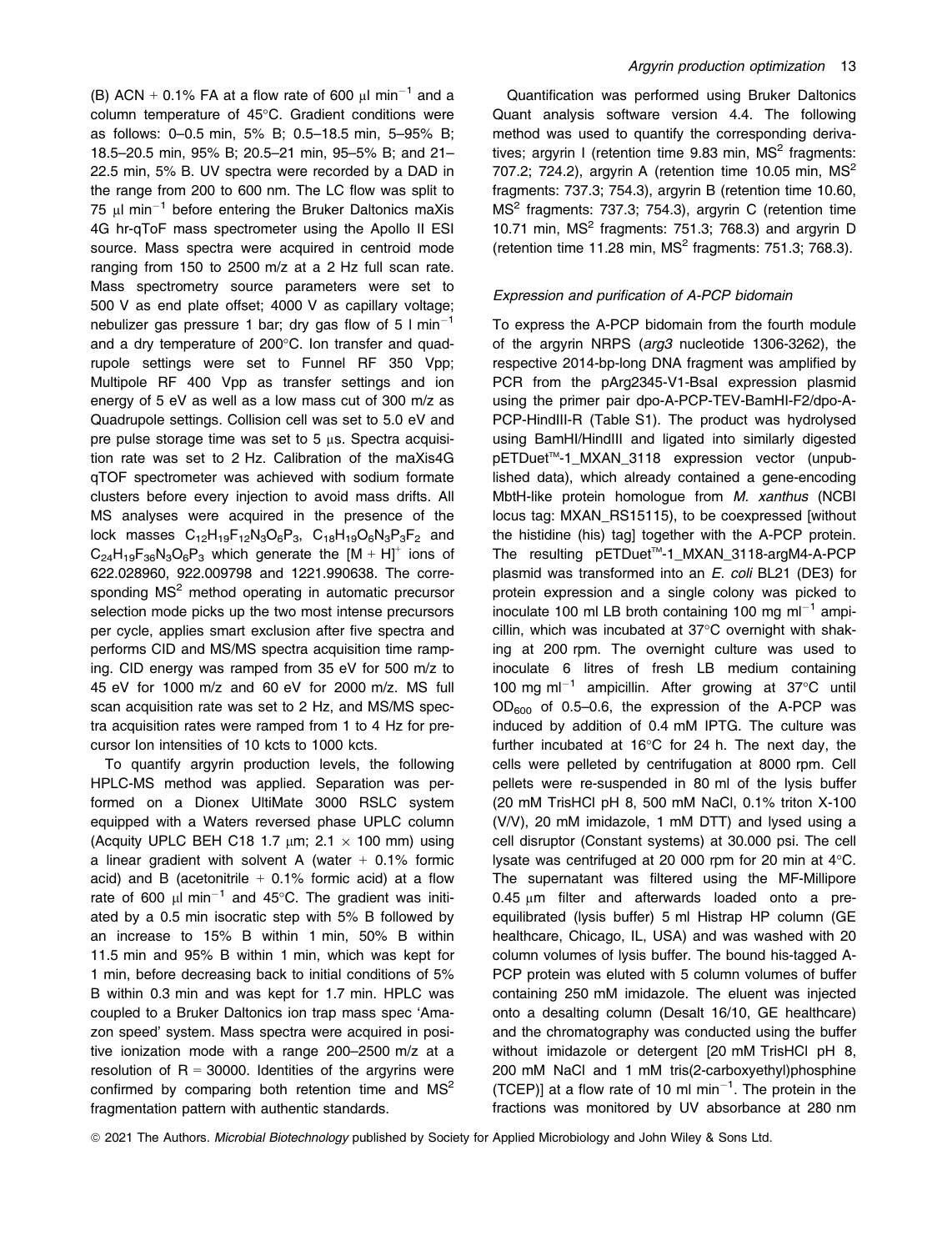and the protein containing fractions were pooled. The protein containing eluate was digested with a tobacco etch virus (TEV) protease in a mass-to-mass ratio of 1:10 overnight at 4°C to cleave the his tag. Digested protein was then passed over a second Histrap HP column, and the flow through was collected and concentrated to around 7 ml using an Amicon Ultracel-50 centrifugal filter unit with a molecular weight cut-off of 50 kDa. The concentrated protein was loaded onto a gel filtration column (HiLoad 16/600 Superdex 200 pg, GE healthcare) pre-equilibrated with the gel filtration buffer (20 mM TrisHCl pH 8, 200 mM NaCl and 1 mM TCEP). The fractions of the highest purity were pooled together and concentrated to 5 mg m $1^{-1}$ . The identity of the protein was confirmed using protein MS.

#### Malachite green assay

Characterization of the adenylation domain specificity was performed by malachite green colorimetric assay as previously described (McQuade et al., 2009). The reaction mixture contained 1.6 µl of 1 M Tris-HCl buffer (pH 8); 3.2 µl of 5 M NaCl, 8 µl of 100 mM MgCl<sub>2</sub>; 0.5 µl of pyrophosphatase; 3.2 µl of 10 µM expressed protein (A-PCP); 0.2  $\mu$ l of 100 mM ATP and 60.9  $\mu$ l of H<sub>2</sub>O. The reaction was finally started by addition of 2.4 µl of 25 mM amino acid solution. We have tested the reaction with L- and D-alanine, L- and D-serine and glycine. All reactions were prepared in triplicates in a 96 well plate and incubated either 1 h at 30°C or overnight at room temperature with shaking at 300 rpm. After the incubation, 20 µl of malachite green phosphate assay kit reagent a and b mixture (100 : 1) from Sigma-Aldrich was added and the absorbance was measured at 620 nm with a TECAN Infinite® M Nano plate reader directly and again after 30 min.

# Protein loading assay

The protein loading assay was performed by preparing a reaction mixture containing 10 µM expressed protein (A-PCP), 10 mM  $MgCl<sub>2</sub>$ , 2 mM ATP, 20 mM Tris-HCl (pH 8), 200 mM NaCl and 1 mM, 100 µM, 10 µM or 1 µM amino acid solution (L- or D-alanine, L- or D-serine or glycine). The mixture was incubated overnight at room temperature with shaking at 300 rpm before the samples were subjected to HPLC-MS analysis.

#### Analysis of the in vitro protein reactions by HPLC-MS

All ESI-MS measurements were performed on a Dionex Ultimate 3000 RSLC system using an Aeris Widepore XB-C8, 150 x 2.1 mm, 3.6 µm dp column (Phenomenex, Torrance, CA, USA). Separation of 2 µl sample was

achieved by a linear gradient from  $(A)$  H2O + 0.1% FA to (B) ACN + 0.1% FA at a flow rate of 300  $\mu$ l min<sup>-1</sup> and 45°C. The gradient was initiated by a 1.0 min isocratic step at 2% B, followed by an increase to 75% B in 10 min to end up with a 3 min step at 75% B before reequilibration with initial conditions. UV spectra were recorded by a DAD in the range from 200 to 600 nm. The LC flow was split to 75  $\mu$ I min<sup>-1</sup> before entering the maXis 4G hr-ToF mass spectrometer (Bruker Daltonics, Bremen, Germany) using the standard Bruker ESI source. In the source region, the temperature was set to 200°C, the capillary voltage was 4000 V, the dry-gas flow was  $5.0 \text{ N}$  min<sup>-1</sup> and the nebulizer was set to 1.0 bar. Mass spectra were acquired in positive ionization mode ranging from 150 to 2500 m/z at 2 Hz scan rate. Protein masses were deconvoluted by using the Maximum Entropy algorithm (Copyright 1991-2004 Spectrum Square Associates).

# Acknowledgements

This work was supported by DZIF. We would like to thank Daniel Sauer, Sophia Panter and Matej Rebek for excellent technical assistance. We would also like to thank Dr. Asfandyar Sikandar and Jan Dastbaz for excellent assistance and advice regarding protein expression and in vitro assays as well as Jan Dastbaz for providing the pETDuet<sup>™-1</sup> MXAN 3118 plasmid. Finally, we would like to thank Dr. Sebastian Groß for proofreading this manuscript.

# Conflict of interest

None declared.

# Data Availability Statement

The sequences of the expression constructs have been deposited in the GenBank database under the following accession numbers: MZ634479-MZ634488.

#### **References**

- Allardyce, D.J., Bell, C.M., and Loizidou, E.Z. (2019) Argyrin B, a non-competitive inhibitor of the human immunoproteasome exhibiting preference for  $\beta$ 1i. Chem Biol Drug Des 94: 1556–1567.
- Almeida, L., Dhillon-LaBrooy, A., Castro, C.N., Adossa, N., Carriche, G.M., Guderian, M., et al. (2021) Ribosometargeting antibiotics impair T cell effector function and ameliorate autoimmunity by blocking mitochondrial protein synthesis. Immunity 54: 68–83.e6.
- Altschul, S.F., Gish, W., Miller, W., Myers, E.W., and Lipman, D.J. (1990) Basic local alignment search tool. J Mol Biol 215: 403–410.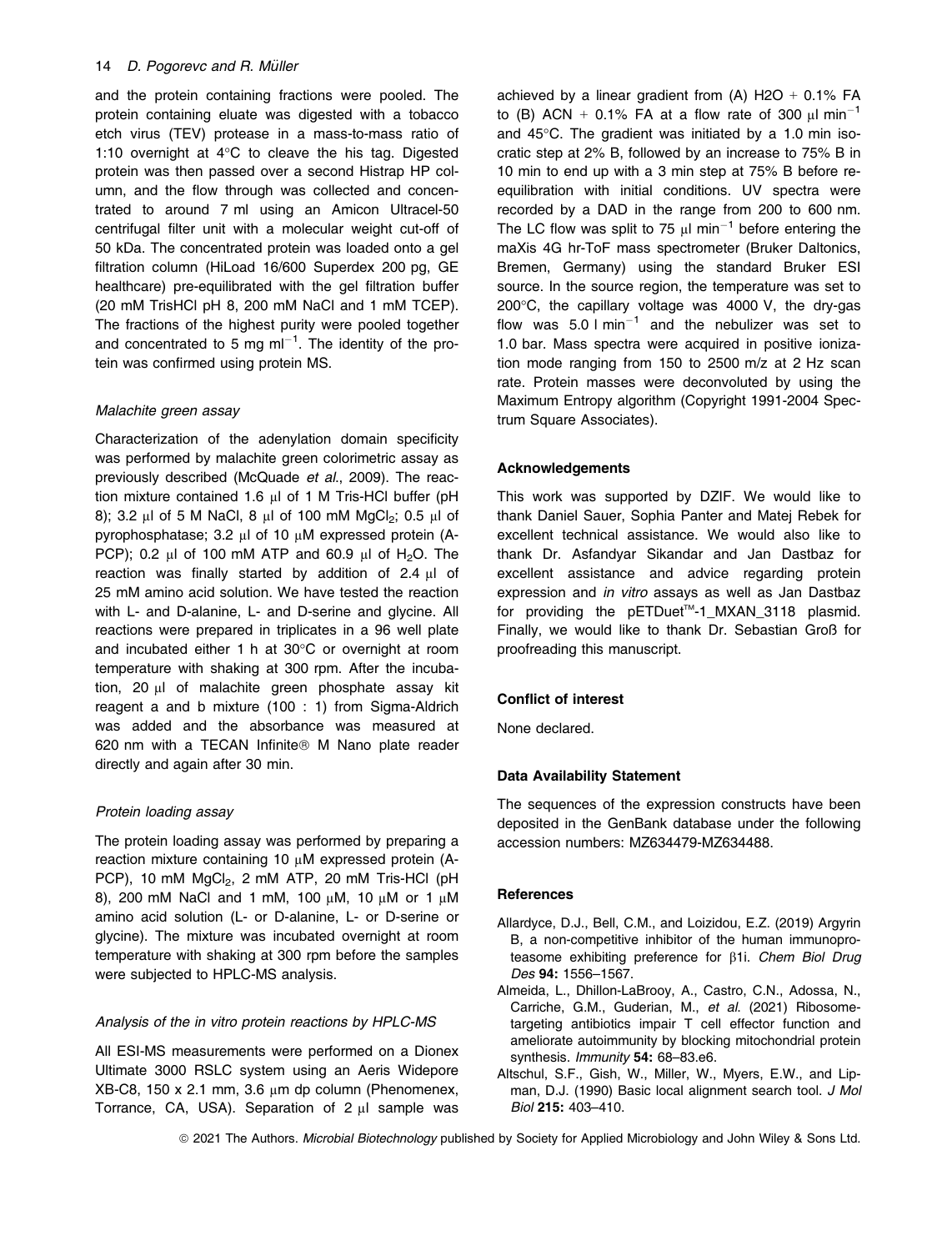- Asano, Y., and Endo, K. (1988) Amino acid racemase with broad substrate specificity, its properties and use in phenylalanine racemization. Appl Microbiol Biotechnol 29: 523–527.
- Bakke, I., Berg, L., Aune, T.E., Brautaset, T., Sletta, H., Tondervik, A., and Valla, S. (2009) Random mutagenesis of the Pm promoter as a powerful strategy for improvement of recombinant gene expression. Appl Environ Microbiol 75: 2002–2011.
- Beck, E., Ludwig, G., Auerswald, E.A., Reiss, B., and Schaller, H. (1982) Nucleotide sequence and exact localization of the neomycin phosphotransferase gene from transposon Tn5. Gene 19: 327–336.
- Bülow, L., Nickeleit, I., Girbig, A.-K., Brodmann, T., Rentsch, A., Eggert, U., et al. (2010) Synthesis and biological characterization of argyrin F. ChemMedChem 5: 832–836.
- Canafax, D.M., and Ascher, N.L. (1983) Cyclosporine immunosuppression. Clin Pharm 2: 515-524.
- Chai, Y., Shan, S., Weissman, K.J., Hu, S., Zhang, Y., and Müller, R. (2012) Heterologous expression and genetic engineering of the tubulysin biosynthetic gene cluster using Red/ET recombineering and inactivation mutagenesis. Chem Biol 10: 361–371.
- Chen, C.H., Genapathy, S., Fischer, P.M., and Chan, W.C. (2014) A facile approach to tryptophan derivatives for the total synthesis of argyrin analogues. Org Biomol Chem 12: 9764–9768.
- Dumont, F.J., and Su, Q. (1995) Mechanism of action of the immunosuppressant rapamycin. Life Sci 58: 373-395.
- Dvir, S., Velten, L., Sharon, E., Zeevi, D., Carey, L.B., Weinberger, A., and Segal, E. (2013) Deciphering the rules by which 5'-UTR sequences affect protein expression in yeast. Proc Natl Acad Sci USA 110: E2792–E2801.
- Esaki, N., and Walsh, C.T. (1986) Biosynthetic alanine racemase of Salmonella typhimurium: purification and characterization of the enzyme encoded by the alr gene. Biochemistry 25: 3261–3267.
- Espah Borujeni, A., Channarasappa, A.S., and Salis, H.M. (2014) Translation rate is controlled by coupled trade-offs between site accessibility, selective RNA unfolding and sliding at upstream standby sites. Nucleic Acids Res 42: 2646–2659.
- Finking, R., and Marahiel, M.A. (2004) Biosynthesis of nonribosomal peptides. Annu Rev Microbiol 58: 453–488.
- Fu, J., Wenzel, S.C., Perlova, O., Wang, J., Gross, F., Tang, Z., et al. (2008) Efficient transfer of two large secondary metabolite pathway gene clusters into heterologous hosts by transposition. Nucleic Acids Res 36: e113.
- Gemperlein, K., Rachid, S., Garcia, R.O., Wenzel, S.C., and Müller, R. (2014) Polyunsaturated fatty acid biosynthesis in myxobacteria. Different PUFA synthases and their product diversity. Chem Sci 5: 1733-1741.
- Groß, S., Schnell, B., Haack, P.A., Auerbach, D., and Müller, R. (2021) In vivo and in vitro reconstitution of unique key steps in cystobactamid antibiotic biosynthesis. Nat Commun 12: 1696.
- Hug, J.J., Panter, F., Krug, D., and Müller, R. (2019) Genome mining reveals uncommon alkylpyrones as type III PKS products from myxobacteria. J Ind Microbiol Biotechnol 46: 319–334.
- Iniesta, A.A., García-Heras, F., Abellón-Ruiz, J., Gallego-García, A., and Elías-Arnanz, M. (2012) Two systems for conditional gene expression in Myxococcus xanthus inducible by isopropyl-ß-D-thiogalactopyranoside or vanillate. J Bacteriol 194: 5875–5885.
- Ishikawa, J., and Hotta, K. (1999) FramePlot: a new implementation of the frame analysis for predicting proteincoding regions in bacterial DNA with a high  $G + C$  content. FEMS Microbiol Lett 174: 251-253.
- Julien, B., and Shah, S. (2002) Heterologous expression of epothilone biosynthetic genes in Myxococcus xanthus. Antimicrob Agents Chemother 46: 2772–2778.
- Kaniusaite, M., Tailhades, J., Kittilä, T., Fage, C.D., Goode, R.J.A., Schittenhelm, R.B., and Cryle, M.J. (2021) Understanding the early stages of peptide formation during the biosynthesis of teicoplanin and related glycopeptide antibiotics. FEBS J 288(2): 507–529.
- Kano, S., Suzuki, S., Hara, R., and Kino, K. (2019) Synthesis of d-amino acid-containing dipeptides using the adenylation domains of nonribosomal peptide synthetase. Appl Environ Microbiol 85: e00120-19.
- Kashefi, K., and Hartzell, P.L. (1995) Genetic suppression and phenotypic masking of a Myxococcus xanthus frzFdefect. Mol Microbiol 15: 483–494.
- Kim, H.J., McCarty, R.M., Ogasawara, Y., Liu, Y.-N., Mansoorabadi, S.O., LeVieux, J., and Liu, H. (2013) GenKcatalyzed C-6' methylation in the biosynthesis of gentamicin: Isolation and characterization of a cobalamindependent radical SAM enzyme. J Am Chem Soc 135: 8093–8096.
- Kubota, T., Shimamura, S., Kobayashi, T., Nunoura, T., and Deguchi, S. (2016) Distribution of eukaryotic serine racemases in the bacterial domain and characterization of a representative protein in Roseobacter litoralis Och 149. Microbiology (Reading Engl) 162: 53–61.
- Lau, J., Frykman, S., Regentin, R., Ou, S., Tsuruta, H., and Licari, P. (2002) Optimizing the heterologous production of epothilone D in Myxococcus xanthus. Bioeng 78: 280– 288.
- Ley, S.V., Priour, A., and Heusser, C. (2002) Total synthesis of the cyclic heptapeptide argyrin B: a new potent inhibitor of T-cell independent antibody formation. Org Lett 4: 711–714.
- Liu, S., Wei, Y., Zhou, X., Zhang, K., Peng, X., Ren, B., et al. (2018) Function of alanine racemase in the physiological activity and cariogenicity of Streptococcus mutans. Sci Rep 8: 5984.
- Mann, J. (2001) Natural products as immunosuppressive agents. Nat Prod Rep 18: 417–430.
- Marahiel, M.A., Stachelhaus, T., and Mootz, H.D. (1997) Modular peptide synthetases involved in nonribosomal peptide synthesis. Chem Rev 97: 2651–2674.
- Maruyama, C., Toyoda, J., Kato, Y., Izumikawa, M., Takagi, M., Shin-ya, K., et al. (2012) A stand-alone adenylation domain forms amide bonds in streptothricin biosynthesis. Nat Chem Biol 8: 791–797.
- McQuade, T.J., Shallop, A.D., Sheoran, A., Delproposto, J.E., Tsodikov, O.V., and Garneau-Tsodikova, S. (2009) A nonradioactive high-throughput assay for screening and characterization of adenylation domains for nonribosomal peptide combinatorial biosynthesis. Anal Biochem 386: 244–250.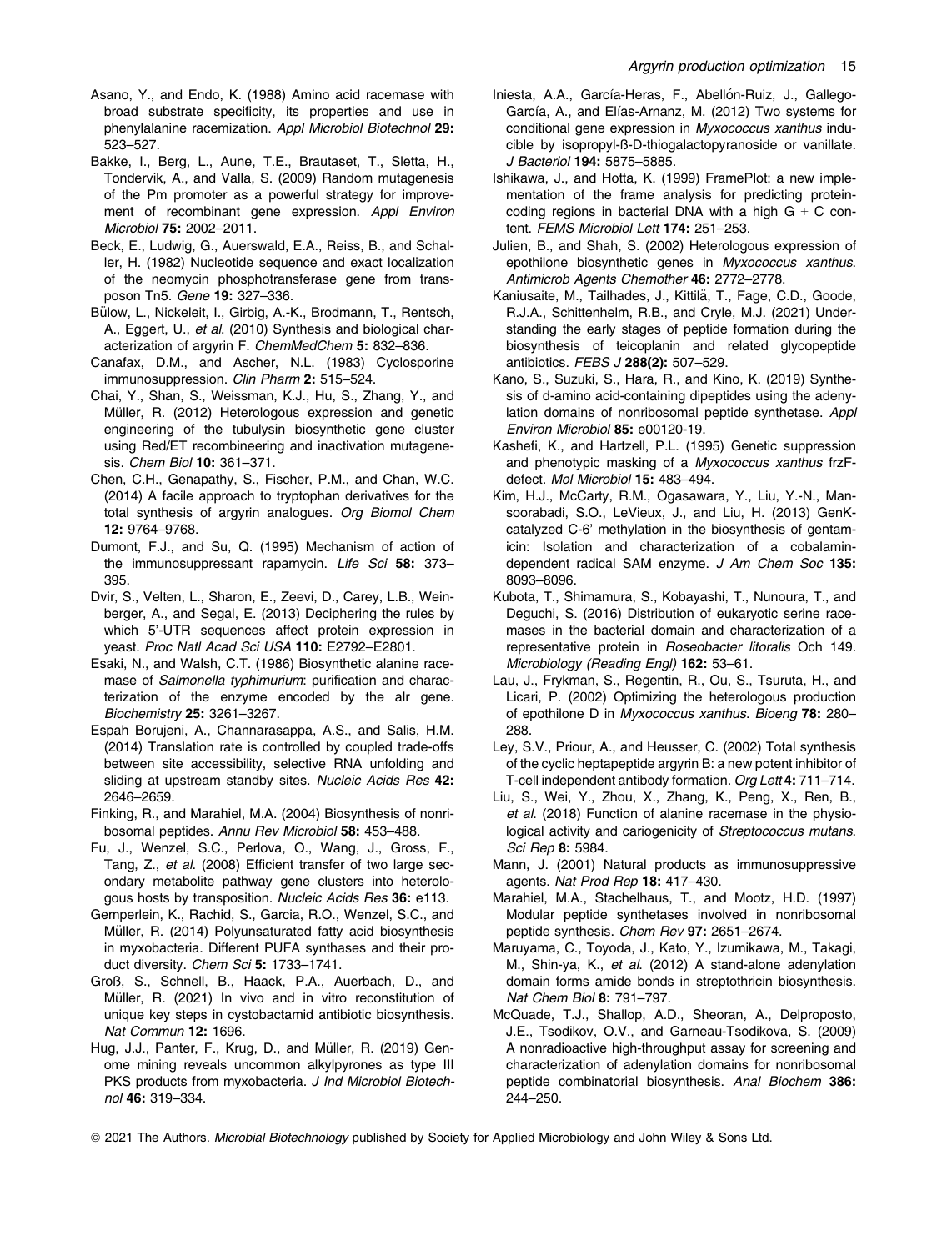- Nickeleit, I., Zender, S., Sasse, F., Geffers, R., Brandes, G., Sörensen, I., et al. (2008) Argyrin A reveals a critical role for the tumor suppressor protein p27kip1 in mediating antitumor activities in response to proteasome inhibition. Cancer Res 14: 23–35.
- Oßwald, C., Zipf, G., Schmidt, G., Maier, J., Bernauer, H. S., Müller, R., and Wenzel, S. (2014) Modular construction of a functional artificial epothilone polyketide pathway. ACS Synth Biol 3: 759–772.
- Ongley, S., Bian, X., Neilan, B.A., and Müller, R. (2013) Recent advances in the heterologous expression of microbial natural product biosynthetic pathways. Nat Prod Rep 30: 1121–1138.
- Panter, F., Krug, D., Baumann, S., and Müller, R. (2018) Self-resistance guided genome mining uncovers new topoisomerase inhibitors from myxobacteria. Chem Sci 9: 4898–4908.
- Perlova, O., Fu, J., Kuhlmann, S., Krug, D., Stewart, F., Zhang, Y., and Müller, R. (2006) Reconstitution of myxothiazol biosynthetic gene cluster by Red/ET recombination and heterologous expression in Myxococcus xanthus. Appl Environ Microbiol 72: 7485–7494.
- Pierre, S., Guillot, A., Benjdia, A., Sandstrom, C., Langella, P., and Berteau, O. (2012) Thiostrepton tryptophan methyltransferase expands the chemistry of radical SAM enzymes. Nat Chem Biol 8: 957–959.
- Pogorevc, D., Panter, F., Schillinger, C., Jansen, R., Wenzel, S.C., and Müller, R. (2019a) Production optimization and biosynthesis revision of corallopyronin A, a potent anti-filarial antibiotic. Metab Eng 55: 201–211.
- Pogorevc, D., Tang, Y., Hoffmann, M., Zipf, G., Bernauer, H.S., Popoff, A., et al. (2019b) Biosynthesis and Heterologous Production of Argyrins. ACS Synth. Biol 8: 1121–1133.
- Rausch, C., Hoof, I., Weber, T., Wohlleben, W., and Huson, D.H. (2007) Phylogenetic analysis of condensation domains in NRPS sheds light on their functional evolution. BMC Evol Biol 7: 78–92.
- Salis, H.M., Mirsky, E.A., and Voigt, C.A. (2009) Automated design of synthetic ribosome binding sites to control protein expression. Nat Biotechnol 27: 946–950.
- Sambrook, J., and Russell, D.W. (2001) Molecular Cloning: A Laboratory Manual. Cold Spring Harbor, NY: Cold Spring Harbor Laboratory Press.
- Schmutz, E., Steffensky, M., Schmidt, J., Porzel, A., Li, S.M., and Heide, L. (2003) An unusual amide synthetase (CouL) from the coumermycin A1 biosynthetic gene cluster from Streptomyces rishiriensis DSM 40489. Eur J Biochem 270: 4413–4419.
- Shi, G., Shi, N., Li, Y., Chen, W., Deng, J., Liu, C., et al. (2016) d-alanylation in the assembly of ansatrienin side chain is catalyzed by a m odular NRPS. ACS Chem Biol 11: 876–881.
- Stauch, B., Simon, B., Basile, T., Schneider, G., Malek, N.P., Kalesse, M., and Carlomagno, T. (2010) Elucidation of the structure and intermolecular interactions of a reversible cyclic-peptide inhibitor of the proteasome by NMR spectroscopy and molecular modeling. Angew Chem Int Ed 49: 3934–3938.
- Steffensky, M., Li, S.M., and Heide, L. (2000) Cloning, overexpression, and purification of novobiocic acid synthetase

from Streptomyces spheroides NCIMB 11891. J Biol Chem 275: 21754–21760.

- Stevens, D.C., Henry, M.R., Murphy, K.A., and Boddy, C. N. (2010) Heterologous expression of the oxytetracycline biosynthetic pathway in Myxococcus xanthus. Appl Environ Microbiol 76: 2861–2863.
- Strych, U., Huang, H.C., Krause, K.L., and Benedik, M.J. (2000) Characterization of the alanine racemases from Pseudomonas aeruginosa PAO1. Curr Microbiol 41: 290– 294.
- Sucipto, H., Pogorevc, D., Luxenburger, E., Wenzel, S. C., and Müller, R. (2017) Heterologous production of myxobacterial  $\alpha$ -pyrone antibiotics in Myxococcus xanthus. Metab Eng 44: 160–170.
- Sun, Y., Feng, Z., Tomura, T., Suzuki, A., Miyano, S., Tsuge, T., et al. (2016) Heterologous production of the marine myxobacterial antibiotic haliangicin and its unnatural analogues generated by engineering of the biochemical pathway. Sci Rep 6: 22091.
- Süssmuth, R.D., and Mainz, A. (2017) Nonribosomal peptide synthesis - Principles and prospects. Angew Chem Int Ed 56: 3770–3821.
- Tu, Q., Herrmann, J., Hu, S., Raju, R., Bian, X., Zhang, Y., and Müller, R. (2016) Genetic engineering and heterologous expression of the disorazol biosynthetic gene cluster via Red/ET recombineering. Sci Rep 6: 21066.
- Wallemacq, P.E., and Reding, R. (1993) FK506 (tacrolimus), a novel immunosuppressant in organ transplantation: clinical, biomedical, and analytical aspects. Clin Chem 39: 2219–2228.
- Wenzel, S.C., Hoffmann, H., Zhang, J., Debussche, L., Haag-Richter, S., Kurz, M., et al. (2015) Production of the bengamide class of marine natural products in myxobacteria: biosynthesis and structure-activity relationships. Angew Chem Int Ed Engl 54: 15560–15564.
- Wu, T.S., Duncan, J., Tsao, S.W., Chang, C.J., Keller, P.J., and Floss, H.G. (1987) Biosynthesis of the ansamycin antibiotic ansatrienin (mycotrienin) by Streptomyces collinus. J Nat Prod 50: 108–118.
- Yan, F., Auerbach, D., Chai, Y., Keller, L., Tu, Q., and Hüttel, S. (2018a) Biosynthesis and heterologous production of vioprolides: Rational biosynthetic engineering and unprecedented 4-methylazetidinecarboxylic acid formation. Angew Chem Int Ed Engl 57: 8754– 8759.
- Yan, F., Burgard, C., Popoff, A., Zaburannyi, N., Zipf, G., Maier, J., et al. (2018b) Synthetic biology approaches and combinatorial biosynthesis towards heterologous lipopeptide production. Chem Sci 9: 7510-7519.
- Zhang, Y., Buchholz, F., Muyrers, J.P.P., and StewartA, A.F. (1998) A new logic for DNA engineering using recombination in E. coli. Nat Genet 20: 123–128.
- Zhang, Q., van der Donk, W.A., and Liu, W. (2012) Radicalmediated enzymatic methylation: a tale of two SAMS. Acc Chem Res 45: 555–564.
- Zhang, W., Ntai, I., Bolla, M.L., Malcolmson, S.J., Kahne, D., Kelleher, N.L., and Walsh, C.T. (2011) Nine enzymes are required for assembly of the pacidamycin group of peptidyl nucleoside antibiotics. Adv Ceram Mater 133: 5240–5243.